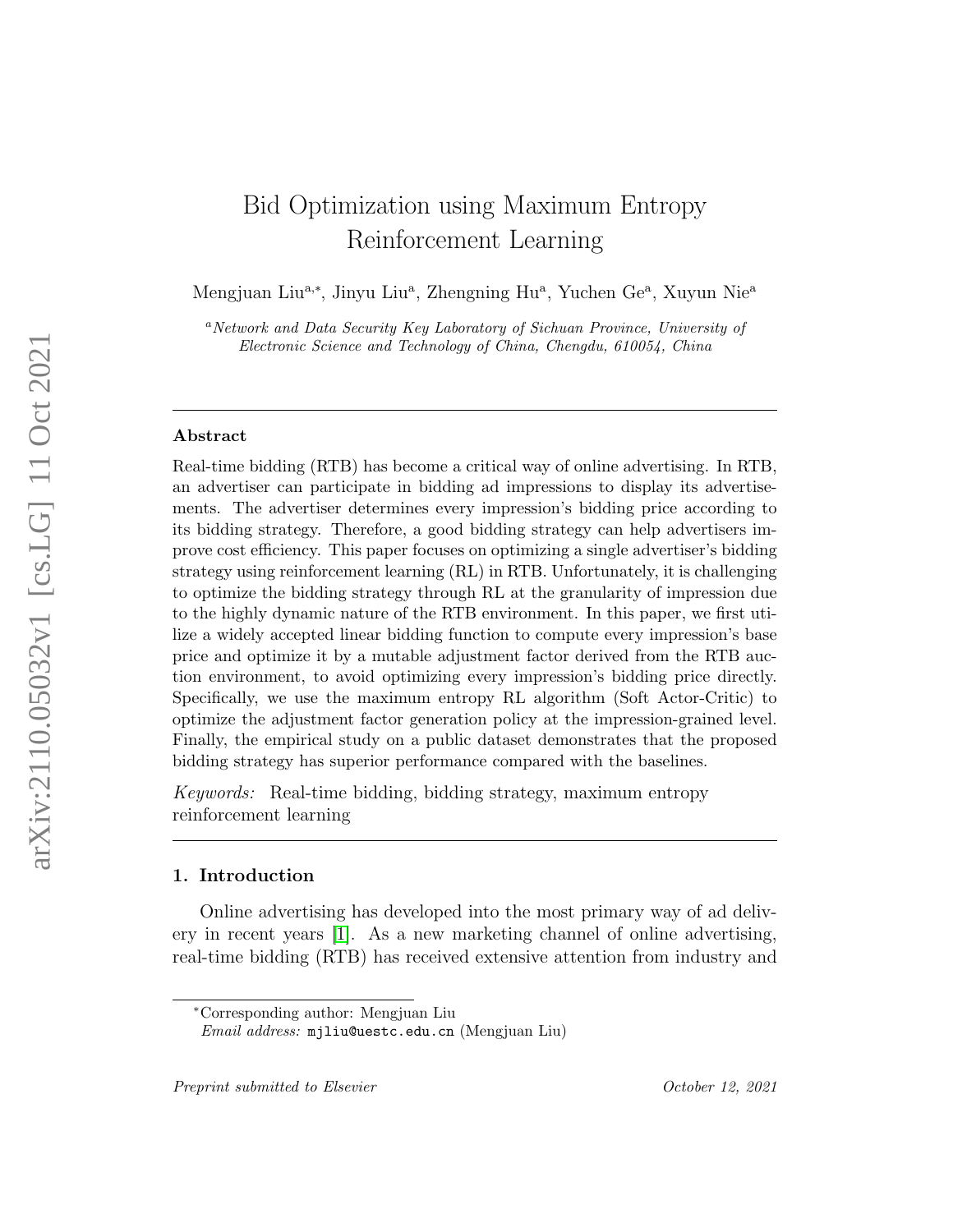

Figure 1: Typical Process of an Ad Delivery in RTB

academia since it significantly improves the efficiency and transparency of the online advertising ecosystem. Figure 1 illustrates the typical process of an advertiser buying an ad impression through RTB [\[2\]](#page-27-1). When a user browses a web page, the script of the ad slot embedded on the page will initiate a bidding request to the ad exchange (ADX). Then the ADX delivers the bidding request to the connected demand-side platforms (DSPs). The bidding agent running on each DSP calculates the bidding price of the auctioned impression for each advertiser based on its utility [\[3\]](#page-27-2). The highest bidding price within each DSP is fed back to the ADX, and the ADX determines the final winner according to the generalized second pricing (GSP) mechanism [\[4\]](#page-27-3). The winning notice is then sent to the winner, and its advertisement will be displayed to the user on the web page. Usually, the DSP will track the user's click or conversion behavior to optimize the advertiser's utility estimator and bidding strategy [\[5\]](#page-27-4).

In RTB, each advertiser can dynamically adjust the bidding price based on the utility of the ad impression to itself. Therefore, an advertiser can maximize revenue under a limited budget by optimizing its bidding strategy. This paper focuses on optimizing a single advertiser's bidding strategy. The advertiser's revenue in RTB usually refers to the user's click or conversion behavior after the ad is displayed [\[6\]](#page-27-5). The more clicks (conversions) the advertiser gets in an ad delivery period, the greater the revenue. Therefore, the goal of the bidding strategy is to make a bidding decision for each auctioned ad impression so that a single advertiser can get the maximum number of clicks (or conversions) in an ad delivery period. To achieve this goal, the bidding agent should determine the bidding price based on the value of the impression to the advertiser, conforming to the optimal auction theory [\[2\]](#page-27-1). Usually, the bidding agent in RTB uses the predicted click-through rate (pCTR) to measure the value of the impression and makes a bidding decision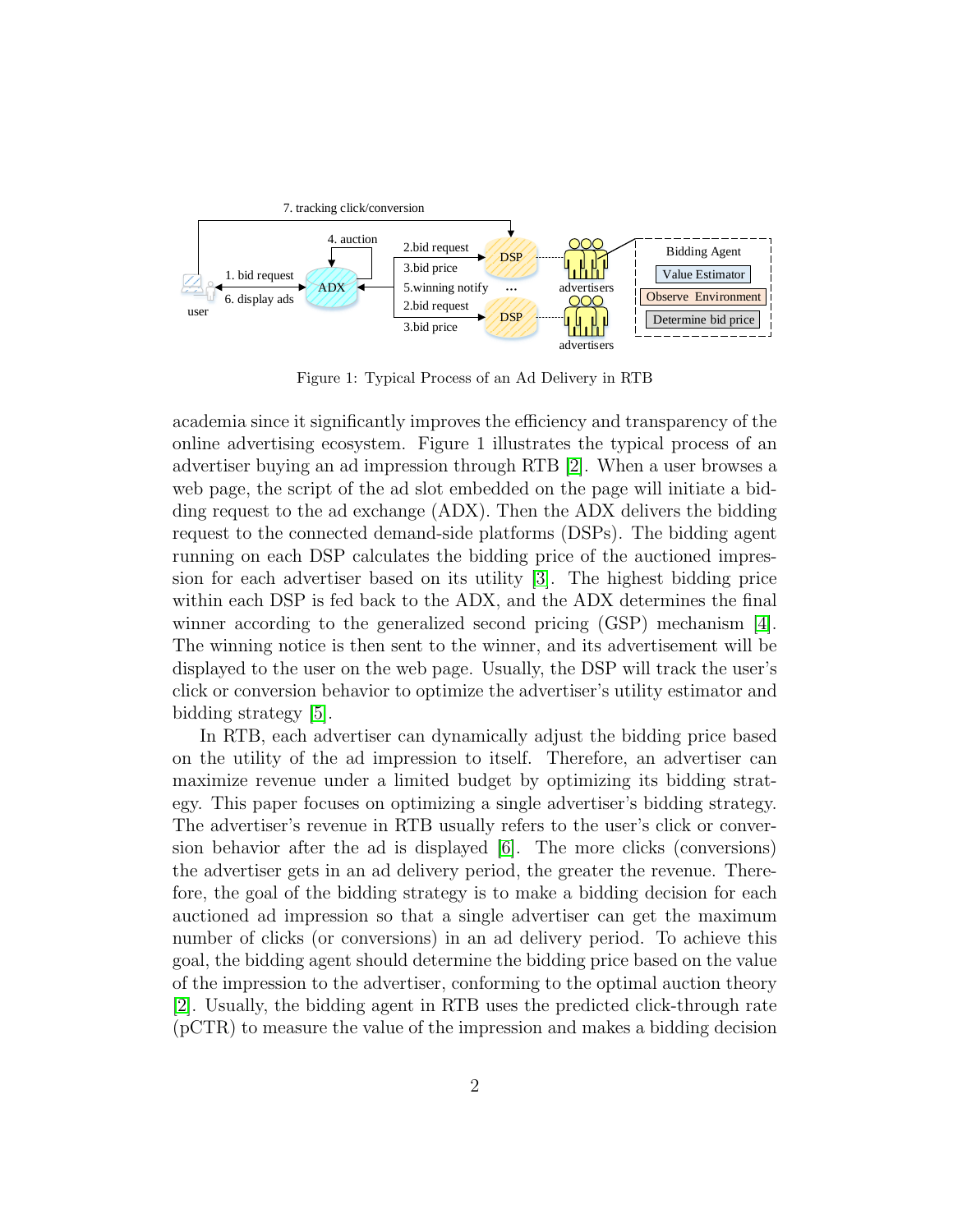based on pCTR. So we can formalize the optimal bidding strategy of a single advertiser as the formula (1), maximizing the total value of purchased ad impressions in an ad delivery period under a given budget.

$$
b^*(i) = \max_{b(\cdot)} \sum_{i=1}^T w(i) \cdot v(i)
$$
  
s.t. 
$$
\sum_{t=1}^T w(i) \cdot cost(i) \le B
$$
 (1)

In the formula (1),  $v(i)$  is the estimated value of an ad impression [\[7\]](#page-27-6), and  $w(i)$  is a binary indicator whether the ad impression is purchased successfully using the bidding strategy  $b(\cdot)$ . The optimal bidding strategy  $b^*(\cdot)$  maximizes the total value of all purchased ad impressions in the whole delivery period. In the constraint,  $cost(i)$  refers to the cost of purchasing ad impression i, and the total cost of purchasing all impressions should not exceed the given budget B.

Among the existing bidding strategies, linear bidding strategy (called LIN) is one of the most representative schemes. It first designs a bidding function with pCTR as the variable and learns the parameters from the samples of historical periods via maximizing the total pCTR of all purchased impressions. Linear bidding strategy is static, simple, and easy to deploy, so it is widely employed on many DSP platforms. Unfortunately, the static bidding strategy does not work well when the RTB environment changes significantly between the historical and the new ad delivery periods. In the static bidding strategy, the bidding price is only related to the pCTR of an ad impression and cannot adapt to changes of the RTB auction environment. Intuitively, an ideal bidding strategy ought to be associated with the pCTR of ad impression and the real-time auction environment, such as the advertiser's available budget, remaining life time, and the intensity of market competition.

To make bidding price change with the RTB environment, the authors in [\[8\]](#page-27-7) proposed using reinforcement learning (RL) [\[9\]](#page-27-8) to learn the optimal bidding strategy (called RLB). Through RL, the bidding agent considers not only the immediate reward from a single ad impression but also the cumulative benefit from all purchased impressions during the whole ad delivery period [\[10\]](#page-28-0). However, RLB is a model-based RL bidding strategy that needs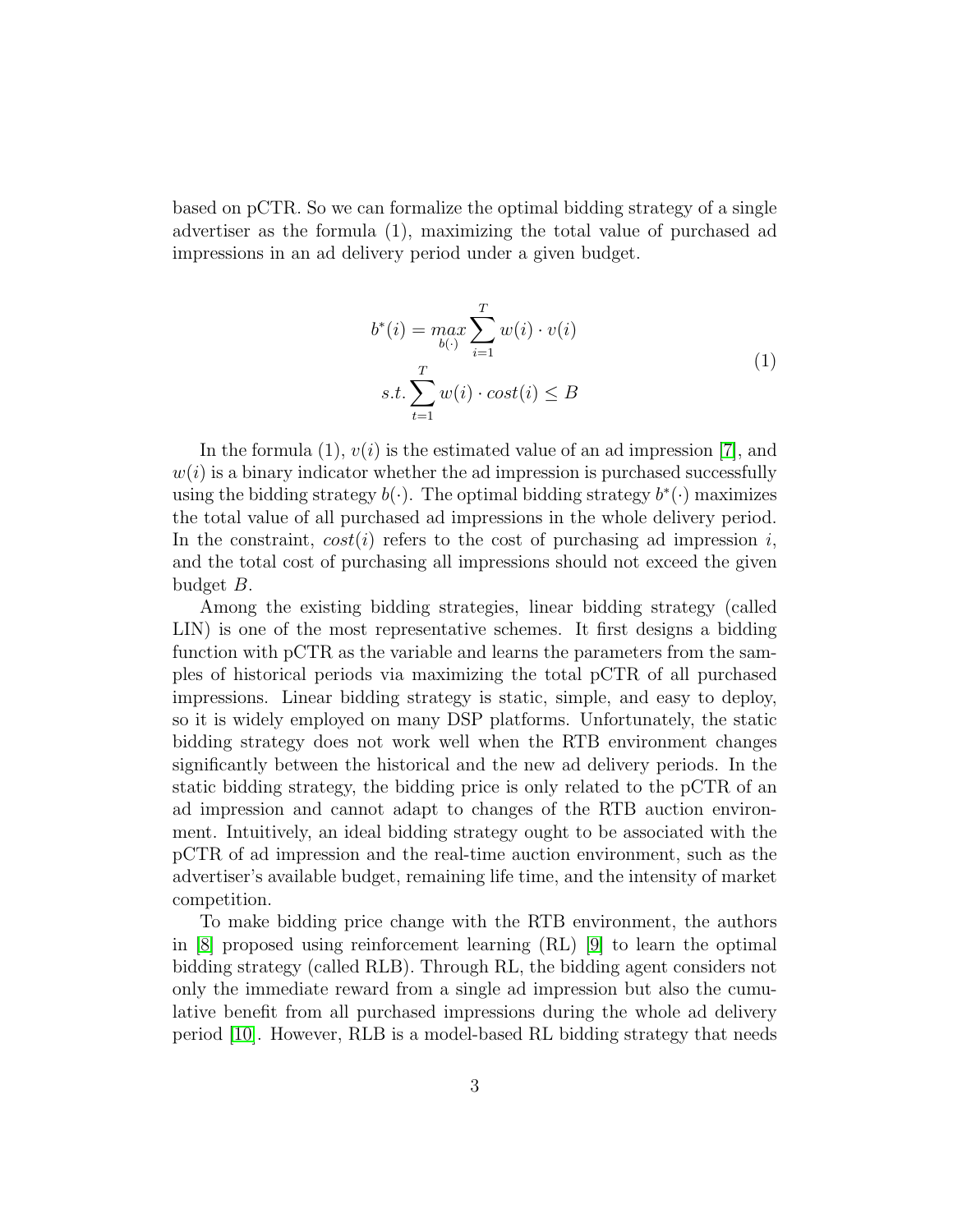to establish the state transition probability matrix. When the number of states reaches billions, establishing this matrix requires substantial computational and storage costs, which fails to deploy in real RTB applications [\[11\]](#page-28-1). A promising improvement is to use the latest model-free RL (DQN) algorithm to model bidding decisions [\[12\]](#page-28-2). The new bidding strategy (called DRLB) not only enables bidding price to be correlated with both the impression's pCTR and RTB environment, but also does not need to compute the state transition probability matrix. Yet, the experimental results demonstrate that DRLB does not outperform LIN and RLB. Its performance depends heavily on the initial value of the bidding factor and the design of discrete action space (the detailed explanation refers to Section 2).

Indeed, it is still challenging for the bidding agent to learn the optimal bidding strategy at the impression-grained level using the model-free RL algorithm. The difficulties are as follows. Firstly, the bidding agent located on the DSP only obtains incomplete information about the RTB environment. For example, it neither knows the lost ad impressions' market prices nor how many advertisers participate in bidding the impression. The agent only represents the state by some observable statistical metrics, which may cause the bidding agent to make a non-optimal bidding decision. Secondly, RL guides the bidding agent to learn the optimal bidding strategy through the reward mechanism. But defining an appropriate immediate reward is a tough job in RTB. For instance, RLB directly uses the pCTR of the purchased ad impression as the immediate reward, which easily guides the agent to learn to bid with an exorbitant price to obtain the pCTR without considering the cost. As a result, the agent buys plenty of low value impressions, resulting in budget waste.

Thirdly, the GSP auction is widely adopted in RTB, which means the advertiser who bids greater or equal to the second-highest bidding price wins the ad impression but is only charged the second-highest price. That is to say, for a single ad impression, multiple bidding prices are corresponding to the same benefit and cost, expressing there are multiple optimal actions at every state. However, the current mainstream model-free RL algorithms (such as  $DQN$  [\[12\]](#page-28-2) and  $DDPG$  [\[13\]](#page-28-3)) are deterministic, in which there is only one optimal action at every state, and they only maximize the probability of the optimal action being selected during the learning process. This inconsistency may prevent the bidding agent from learning the optimal bidding price at each state.

To overcome the above difficulties, we design a new bidding function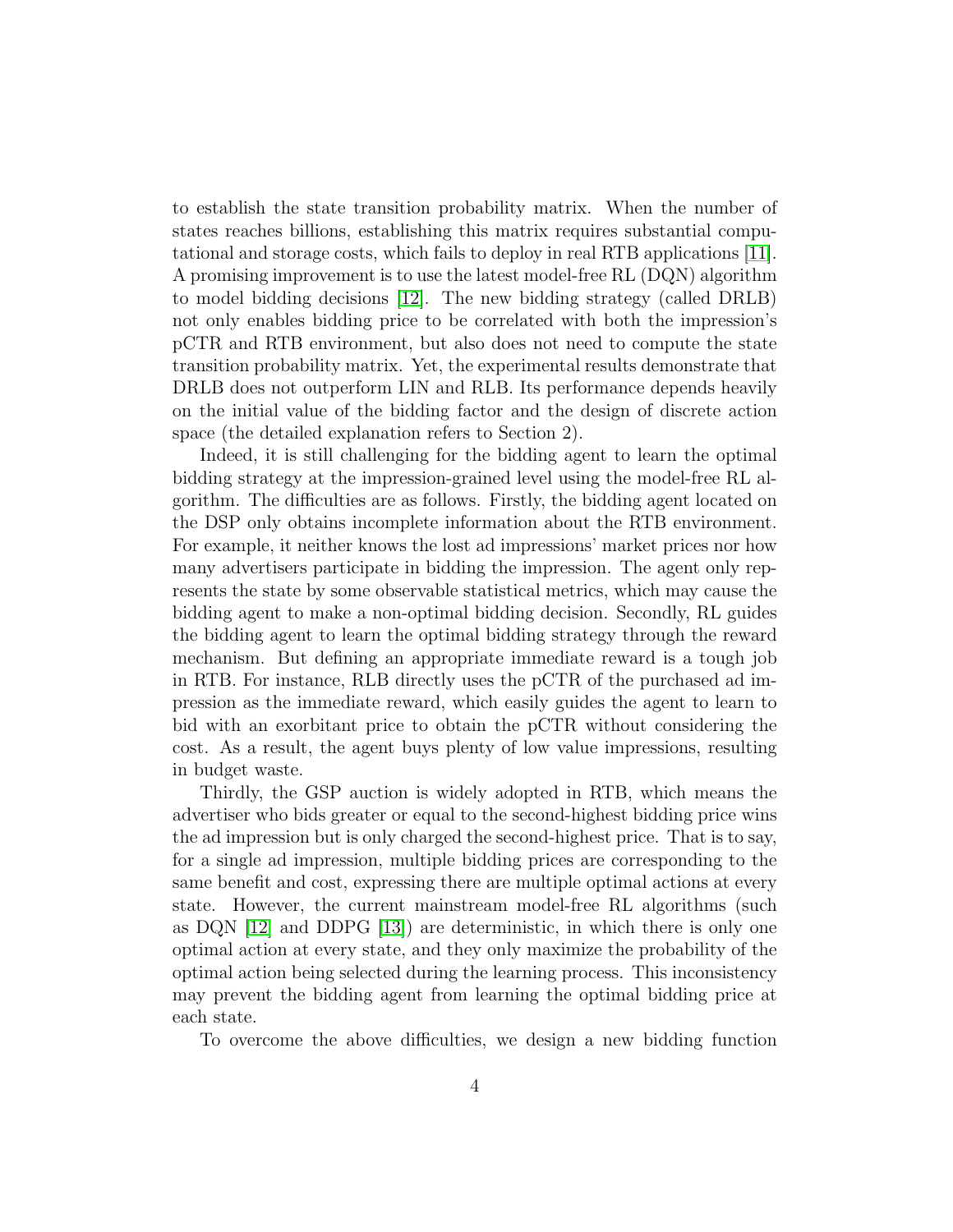to calculate the bidding price for a single ad impression in this paper. As shown in formula (2), it contains a base price and an adjustment value. The base price is computed by a linear bidding function derived by a heuristic algorithm. The adjustment value is obtained by multiplying the optimal adjustment factor (generated by the RL agent) by the range of bidding adjustment. Thus, through formula (2), the bidding agent no longer selects an optimal bidding price from a discrete price space but generates a continuous adjustment factor with a given range. This bidding function ensures that the bidding price does not deviate too much from its estimated value and can be adjusted according to the real-time RTB environment.

$$
b(i) = b_{LIN}(i) + \Delta b(i)
$$
  
=  $b_{LIN}(i) + a_i$   
base price adjustment factor  

$$
a_{djustment factor}
$$
  

$$
b_{tidding adjustment range}
$$
  
(2)

Furthermore, we model the adjustment factor decisions of ad impressions in an ad delivery period as an MDP [\[14\]](#page-28-4). Therefore, the RL agent's task is to learn the optimal adjustment factor generation policy. Specifically, we introduce a maximum entropy RL algorithm, Soft Actor-Critic (SAC) [\[15\]](#page-28-5), to generate each ad impression's adjustment factor. Unlike the deterministic RL algorithms, SAC has a strong self-learning ability and can balance the probabilities of multiple optimal actions being selected in the same state. Thus, our bidding strategy can solve the third difficulty mentioned above effectively using SAC. Besides, SAC expands the scope of the agent to explore the optimal action to avoid falling into the local optimum. The contributions of our work can be summarized as follows:

• We design a new bidding function by improving the linear one, which considers both the impression's estimated value and the real-time RTB environment. Specifically, we introduce an adjustment factor into the bidding function, which can be adjusted according to the real-time RTB environment dynamically. Thus, the RL agent in our strategy only needs to learn the optimal adjustment factor generation policy, avoiding generating the bidding price directly. This greatly reduces the difficulty of the RL agent learning the optimal action generation policy.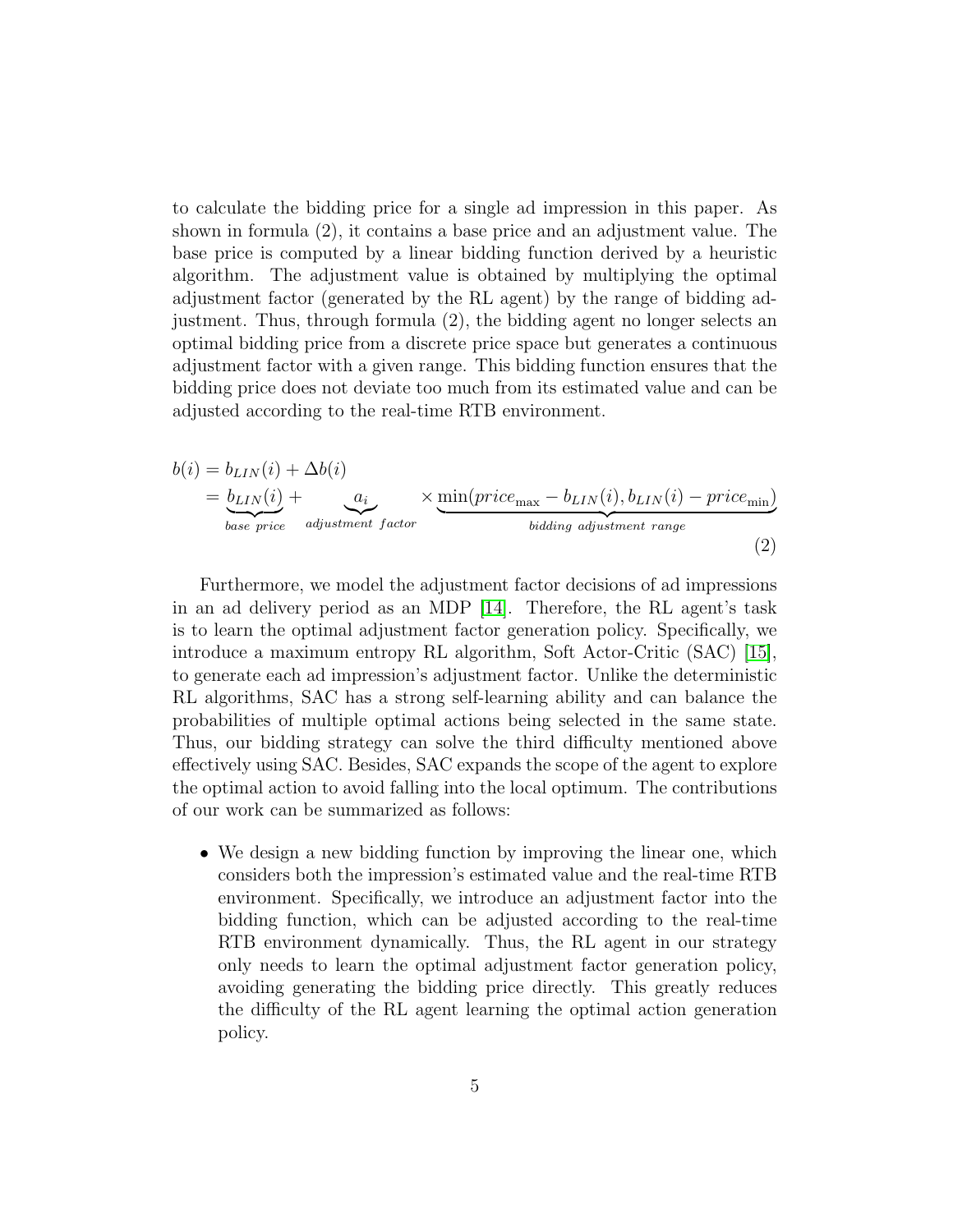- To generate the optimal adjustment factor for each impression, we model the adjustment factor decisions as an MDP and optimize the adjustment factor generation policy through SAC. Using SAC not only overcomes the problem of multiple optimal actions for each impression but also expands the exploration space of the optimal action to avoid falling into the local optimum. Concretely, we redefine the state representation and reward function in the MDP for enabling the RL agent to understand the optimization objective better. It is the first bidding strategy at an impression-grained level through stochastic reinforcement learning to the best of our knowledge.
- We evaluate the proposed scheme and several baselines on a benchmark dataset, and the results demonstrate our method outperforms other baselines. Specially, we are the first to quantitatively validate the impact of the dynamic RTB environment on the performance of static bidding strategy (e.g., LIN). Furthermore, we discuss the detailed differences between our approach and LIN.

#### 2. Related Work

Recently, research on bidding strategies in RTB mainly focuses on static strategy, designing a linear or non-linear bidding function about impression's pCTR, derived by heuristics algorithm or optimization method from the historical data. Then, the bidding agent directly uses this learned bidding function to bid for each ad impression in the new ad delivery period. The representative static bidding strategies are LIN [\[16\]](#page-28-6) with linear function and ORTB [\[17\]](#page-28-7) with non-linear function, as shown in formula (3) and formula (4). Here *base bid* is a fixed base bid, and *avg\_pctr* is the average value of all ad impressions' pCTRs on the training set. In LIN, we set the base bid from 1 to 300 (increased one by each time) and calculate each ad impression's bidding price according to (3). Finally, the base bid that maximizes the total clicks on the training set is recorded as the optimal base bid and is used in the new ad delivery period. In ORTB, the parameters c and  $\lambda$  are both learned from the training set. So, during a new ad delivery period, the bidding price in ORTB only depends on the pCTR of the impression.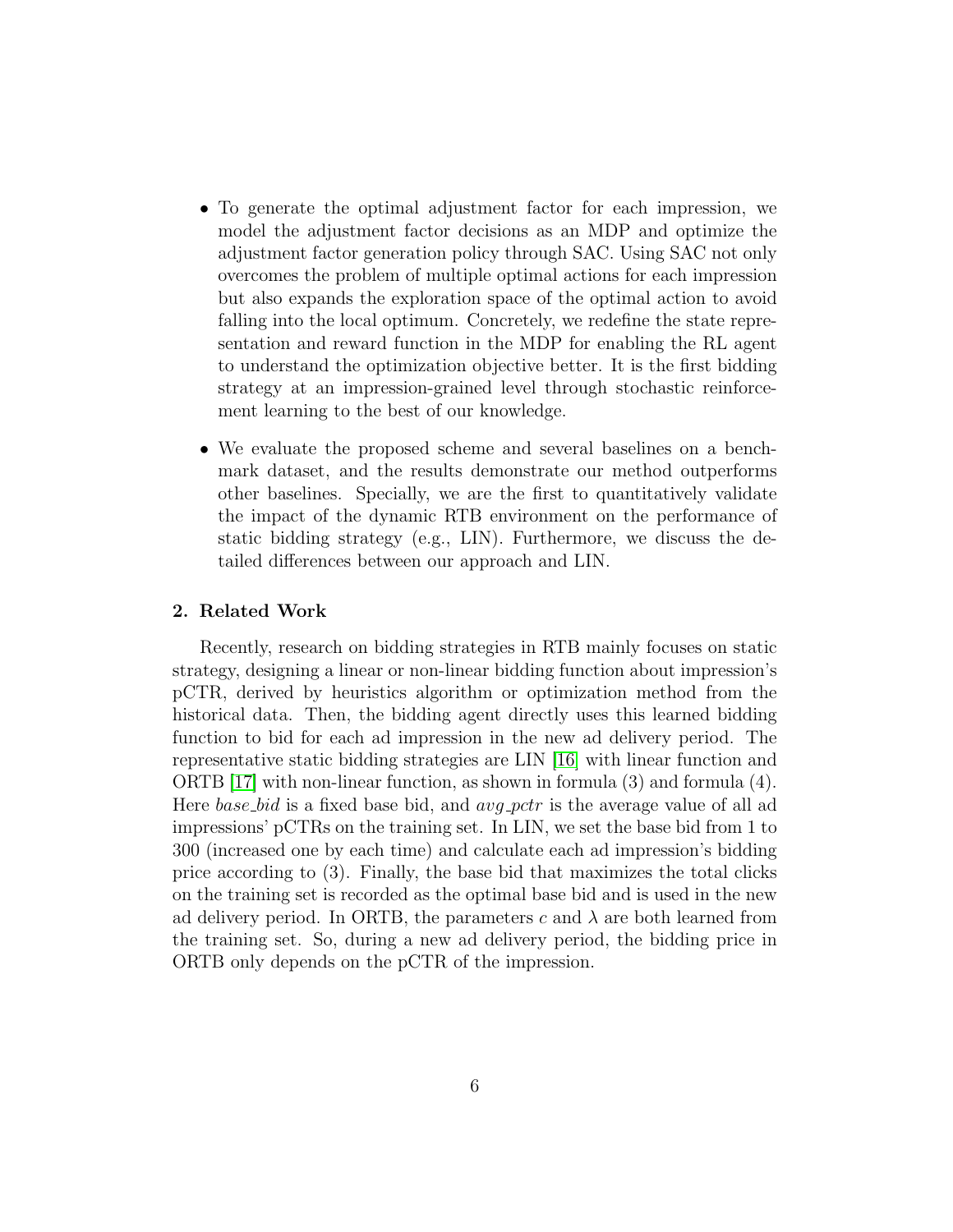$$
bid_{LIN}(i) = pctr(i) \times \frac{base\_bid}{avg\_potr}
$$
\n(3)

$$
bid_{ORTB}(i) = \sqrt{\frac{c}{\lambda}pctr(i) + c^2} - c \tag{4}
$$

The static bidding strategies described above have obvious flaws, as bidding price is only related to the pCTR of the ad impression in the new ad delivery period, and it cannot adapt to changes in the RTB environment. For example, when the market competition intensifies, the bidding agent should appropriately increase the bidding price and vice versa. Intuitively, we hope that strategy can dynamically allocate the budget to all ad impressions during the entire delivery period to maximize the total clicks or the cumulative pCTR of the purchased ad impressions. This requires the bidding agent to adjust the bidding strategy dynamically according to the real-time RTB environment. Reinforcement learning may be a promising solution to accomplish this task because it can achieve excellent decision-making. In RTB, the RL agent considers not only the benefit of the single ad impression but its impact on long-term profits.

RLB is a typical bidding strategy based on a model-based RL framework [\[8\]](#page-27-7). The author creatively modeled the bidding decision for each ad impression within an ad delivery period as a sequential MDP [\[18\]](#page-29-0). The entire RTB system is regarded as the environment. Each impression reaches the DSP triggers state transfer. The bidding agent first observes the state from the RTB environment and then selects an action from the pre-designed discrete action (price) space  $[0, 1, ..., 300]$  (10<sup>-3</sup> Chinese FEN) as its bidding price. If the agent wins the ad impression, the environment will feedback the pCTR of the winning ad impression as the immediate reward. RLB utilizes a dynamic programming algorithm to optimize the optimal action selection policy based on a model-based RL model. The disadvantage of model-based RL is that it is necessary to establish a state transition probability matrix. For a realworld RTB system with billions of ad impressions, the establishment of this matrix requires huge computational and storage overhead, which makes it impossible to deploy on a real DSP.

As an improvement, researchers seek to solve the MDP by using modelfree RL algorithms. Model-free RL is particularly suitable for scenarios where the agent cannot obtain complete environmental information. It does not need to establish a state transition probability matrix. Instead, the agent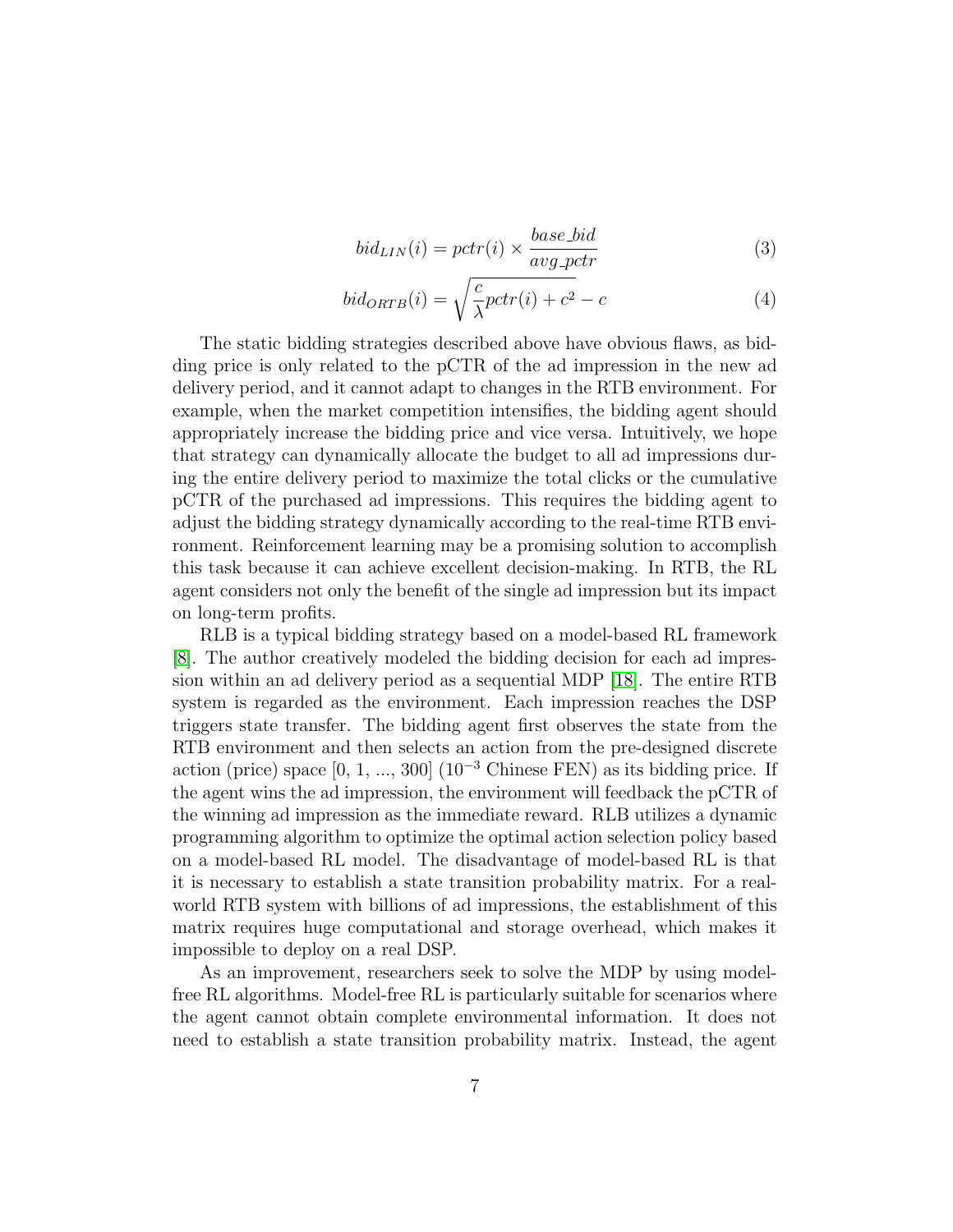in model-free RL learns the optimal action selection policy from experience. However, not as expected, it is challenging to use typical model-free RL algorithms such as DQN and DDPG to learn the optimal action selection policy for a single ad impression. In extreme cases, the bidding agent can only learn to bid with a single high/low price or fall into a locally optimal solution for a long time and cannot explore a larger price space. We have analyzed the causes of this situation in detail in the introduction.

Because of the above problems, the authors in [\[11\]](#page-28-1) proposed DRLB, which gave up bidding directly on a single ad impression but introduced a timerelated adjustment factor based on the linear bidding function. As shown in formula (5), where  $bid(i, t)$  represents the bidding price for *i*-th ad impression in t-th time slot,  $pctr(i)$  represents the estimated value of the ad impression i,  $\lambda(t)$  represents the scale bidding factor in each time slot. The greedy algorithm is used to obtain the initial bidding factor  $\lambda(0)$ . By observing each time slot's RTB environment, the bidding agent selects an optimal action as the adjustment factor for the new time slot and adjusts the bidding price of the ad impression that reaches in this time slot. In DRLB, the bidding price is related to the pCTR of the impression and the RTB environment of the current time slot. DRLB uses the value-based model-free RL algorithm (DQN) to learn the bidding factor's adjustment value for each time slot.

$$
bid(i, t) = pctr(i)/\lambda(t)
$$

$$
\lambda(t) = \lambda(t - 1) \times (1 + \beta_{\alpha}(t))
$$

$$
\beta_{\alpha}(t) \in \{-8\%, -3\%, -1\%, 0\%, 1\%, 3\%, 8\% \} \ t = 1, 2, \cdots, T
$$
 (5)

The problem with DRLB is how to design a suitable discrete action space and the initial value of the bidding factor (the value of the first time slot). Therefore, based on DRLB, literature [\[19\]](#page-29-1) generates the optimal adjustment factor for each time slot by introducing a deterministic policy algorithm — Twin Delayed Deep Deterministic policy gradient (TD3). Unlike the discrete action space used by DRLB, the action space designed by [\[19\]](#page-29-1) is a continuous value in  $(-1, +1)$ .

In this paper, we follow the idea of DRLB, which does not directly model the bidding decision, but models the bidding adjustment factor decision. Further, we implement the adjustment of a single ad impression. The bidding agent learns the bidding adjustment factor of the current state and adjusts the bidding price derived from a static bidding strategy. Simultaneously, for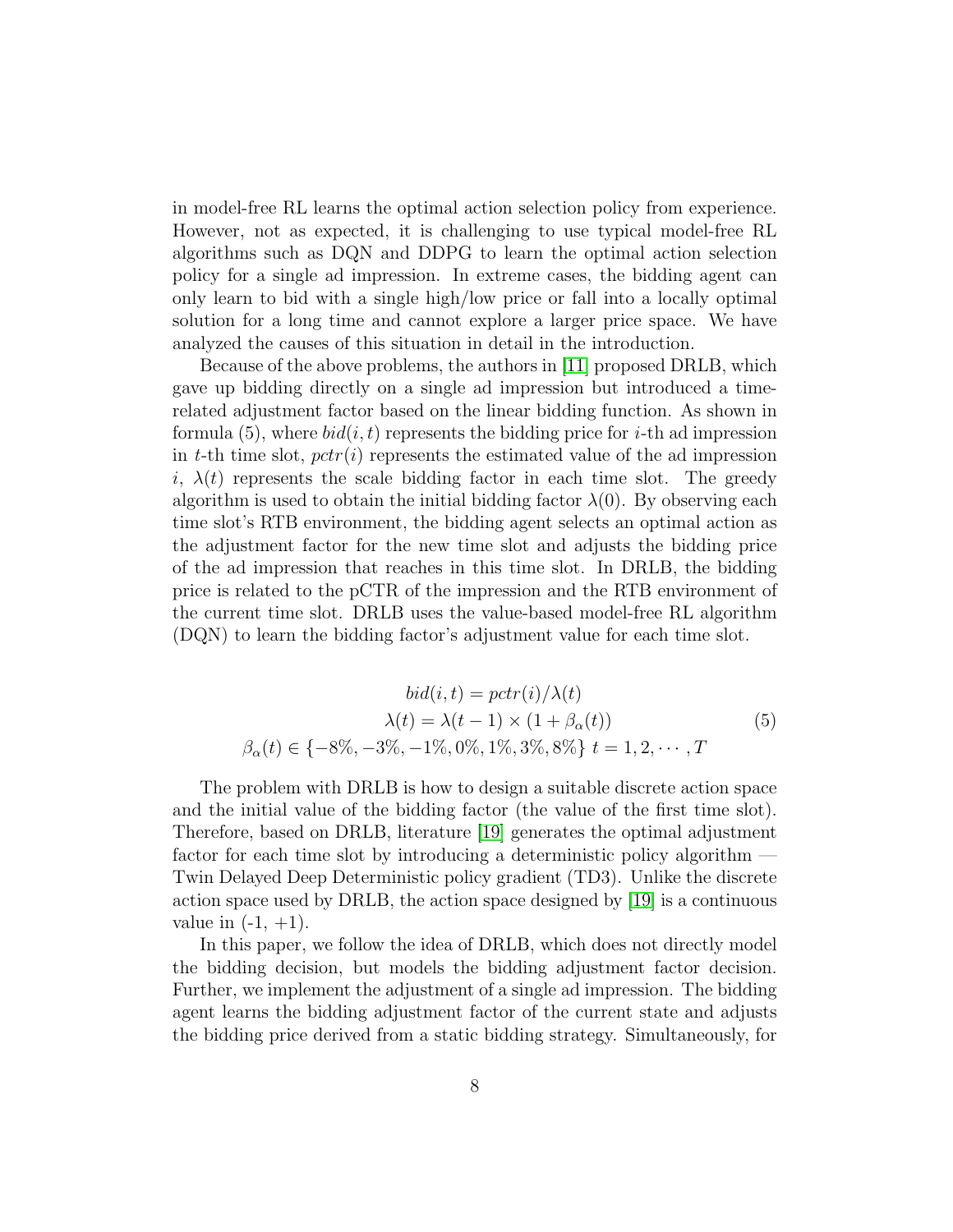|             | Strategy Static/Dynamic | Method                                | <b>Adaptiveness Granularity</b> |            | Action                               | <b>Action Space</b>             |
|-------------|-------------------------|---------------------------------------|---------------------------------|------------|--------------------------------------|---------------------------------|
| <b>LIN</b>  | <b>Static</b>           | Linear/Heuristic                      | Not support                     | Impression |                                      |                                 |
| <b>ORTB</b> | <b>Static</b>           | Non-linear<br>Optimization            | Not support                     | Impression |                                      |                                 |
| <b>RLB</b>  | Dynamic                 | Model-based RL<br>Dynamic programming | Support                         | Impression | Bidding price                        | Discrete value                  |
| <b>DRLB</b> | Dynamic                 | Model-free RL/DQN                     | Support                         | Time slot  | Bidding factor's<br>regulating value | Discrete value                  |
| <b>OURS</b> | Dynamic                 | Model-free RL/SAC                     | Support                         | Impression |                                      | Bidding factor Continuous value |

Table 1: Characteristics of Typical Bidding Strategies

the agent to better understand the phenomenon of multiple optimal actions led by the GSP mechanism, we use the RL algorithm based on maximum entropy (SAC) to train the bidding agent to make the optimal adjustment factor generation at each ad impression. Besides, SAC also overcomes the problem of narrow exploration scope caused by deterministic policy. As far as we know, our scheme is the first to apply the maximum entropy stochastic policy RL algorithm to optimize RTB bidding strategy. Table 1 summarizes the differences between several representative bidding strategies and ours.

# 3. Problem and Formulation

In this paper, to avoid directly learning the optimal bidding price for individual impression, we first design a new bidding function, as shown in formula (2). Its first part is the base price, and the second part is the optimal adjustment value generated by the RL agent according to the real-time RTB auction environment. To be specific, we use LIN  $|16|$  to generate the base price and obtain the optimal adjustment factor  $a_i$  for each ad impression by using SAC-based RL algorithm. It is noted that we use  $min(price_{max}$  $b_{LIN}(i), b_{LIN}(i) - price_{min}$  to limit the range of the adjustment value, where  $price<sub>max</sub>$  and  $price<sub>min</sub>$  are the maximum and minimum bidding prices for an impression preset by the advertiser.

We regard an ad delivery period as an episodic process in this paper. The decision-making of bidding adjustment factors for all sequential ad impressions in the entire delivery period is modeled as a MDP. In the model-free RL framework, the agent observes a state directly from the environment, so it is no longer necessary to calculate the state transition probability matrix. MDP can be represented by  $\langle S, A, R \rangle$ , where S is the state space  $(s_t \in S)$ , and A is the action space  $(a_t \in \mathcal{A})$ . And R is the reward function that de-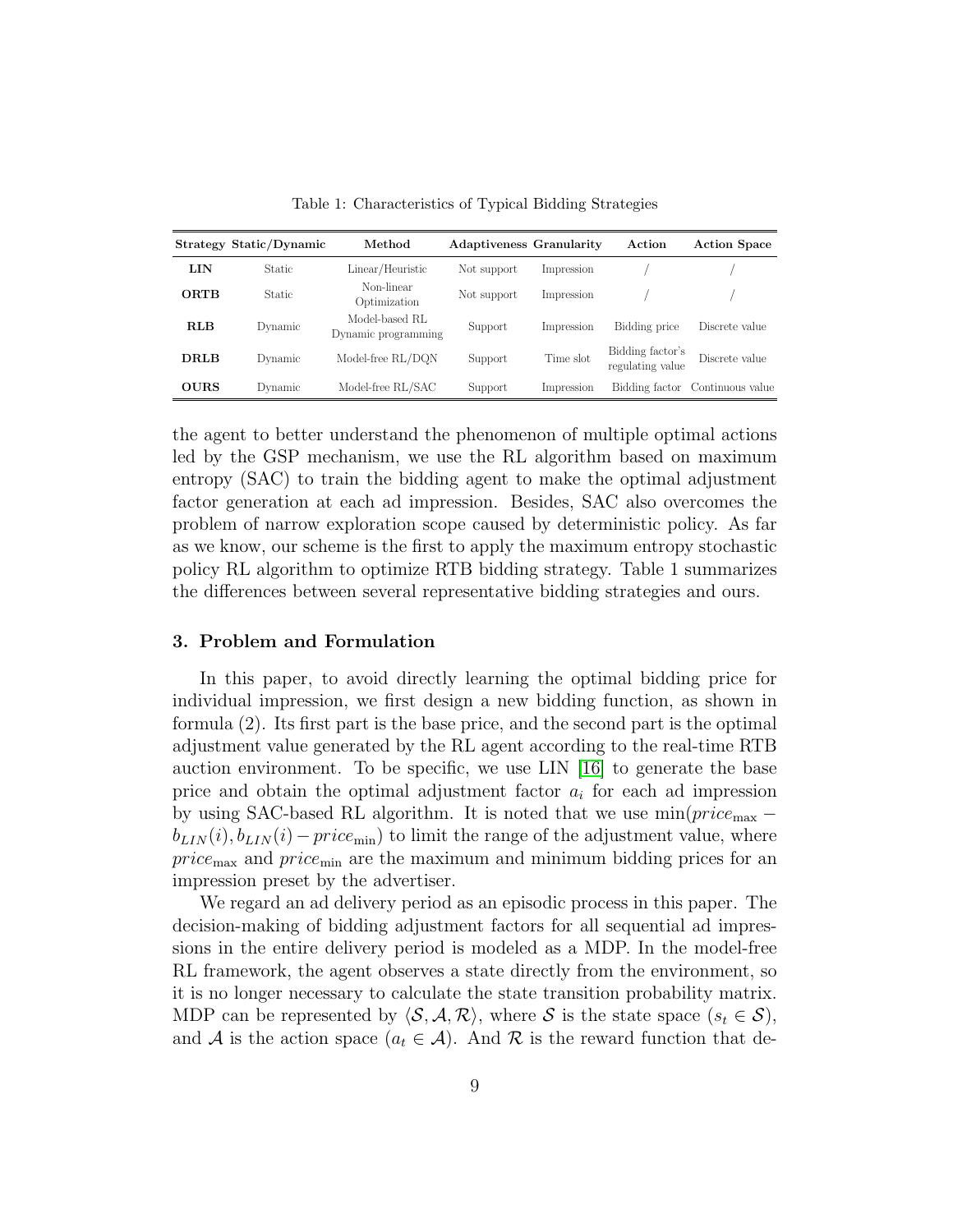

 $a_i$ : the bidding adjustment factor of each impression



cides the immediate reward received after taking action  $a_t$  under the state  $s_t$ . The interaction process between the bidding agent and the RTB environment can be shown in Figure 2.

Next, we describe the key components of our MDP as follows: State: The bidding agent observes the state from the environment and uses statistical information to represent the state, as shown in (6):

$$
s_t = (avg{\text{-}petr}(t), avbudget{\text{-}ratio}(t), avimps{\text{-}ratio}(t))
$$
 (6)

where each parameter is described as:

•  $avg\_pctr(t)$ : the average pCTR of the received impressions, as defined in formula (7). It reflects the average quality of ad impressions in the new ad delivery period.

$$
avg\_pctr(t) = \frac{1}{t} \sum_{i=1}^{t} pctr(i)
$$
\n(7)

• avbudget\_ratio(t): the ratio of the advertiser's available budget to the allocated budget, as defined in formula (8). In our algorithm, the impressions of the entire delivery period are divided into several slots for every 1000 impressions. When a new slot begins, the agent allocates the budget for the incoming slot with CPM  $\times$  1000, where CPM is the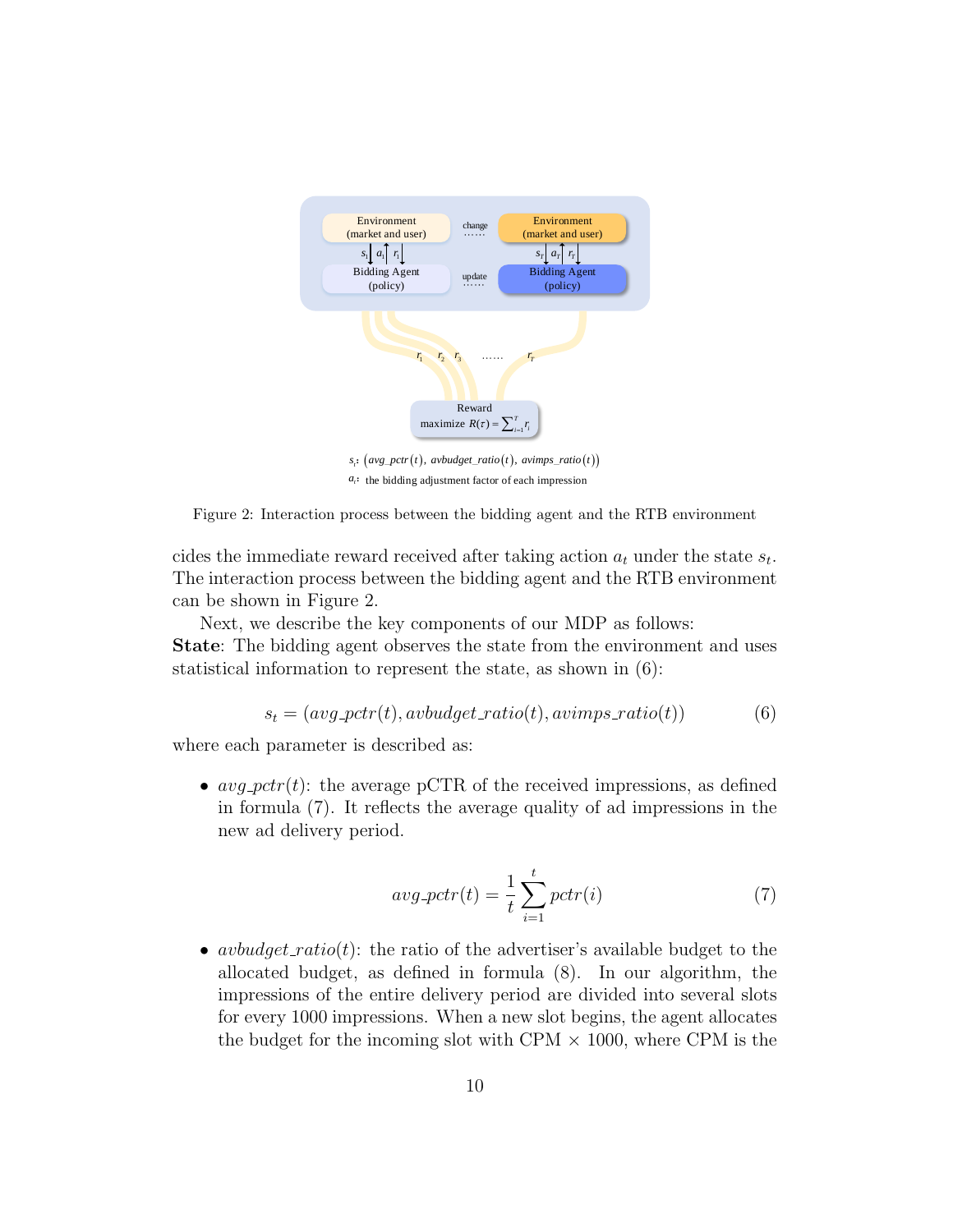average market price of all purchased impressions in the new delivery period. The cost of the current slot should not exceed its budget.

$$
avbudget\_ratio(t) = avbudget(t)/budget(t)
$$
\n(8)

•  $avimps\_ratio(t)$ : the ratio of the number of remaining ad impressions to 1000 in the slot at which the t-th ad impression arrives, as shown in formula (9).

$$
avimps\_ratio(t) = avimps\_num/1000
$$
\n(9)

Action: We defined a new bidding function to calculate the bidding price for each ad impression. Based on this design, the agent's task is to generate action (adjustment factor)  $a_t$  suitable for the current state at the impressiongrained level. The agent first generates a probability distribution about action according to the state and then samples an action randomly on this distribution. Finally, the action value is restricted to  $(-1, 1)$  using the tanh function [\[20\]](#page-29-2).

Reward: The reward function is defined as (10). Different from the definition of RLB and DRLB, we combine our bidding, linear bidding (reflecting the value of ad impression), and the actual market price together to determine the immediate reward. As shown in formula (10),  $b_{LIN}(t)$  represents the linear bidding of the t-th ad impression,  $market(t)$  represents the market price (second-highest price) of this ad impression, and  $b(t)$  represents the bidding price according to our bidding.

$$
reward(t) = \begin{cases} port(t), & if \ b_{LIN}(t) < market(t) \ \& b(t) \geq market(t) \\ port(t) \times \frac{avbudget(t)}{|b(t) - b_{LIN}(t)| + 1}, & if \ b_{LIN}(t) \geq market(t) \ \& b(t) \geq market(t) \\ port(t) \times (a_t - 1), & if \ b_{LIN}(t) < market(t) \ \& b(t) < market(t) \\ port(t) \times a_t, & if \ b_{LIN}(t) \geq market(t) \ \& b(t) < market(t) \\ -pctr(t), & if \ avbudget(t) < b(t) \end{cases} \tag{10}
$$

The specific rules are designed as:

• If our bidding can win the ad impression, and linear bidding cannot win, the environment feedbacks a positive reward.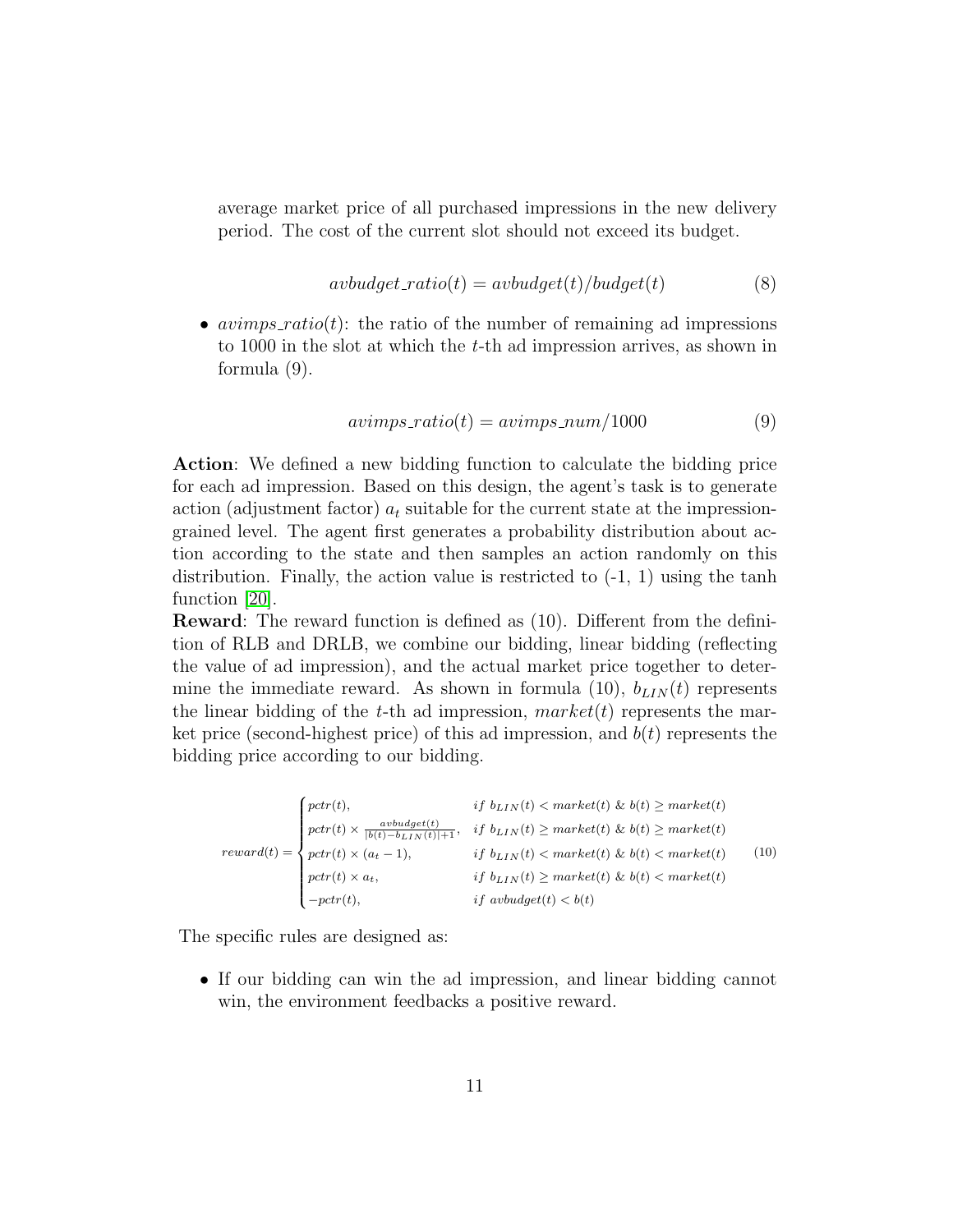- If both our bidding and linear bidding can win the ad impression, the environment also feedbacks a positive reward. Because the market price of the impression is roughly positively correlated with its value, this design makes our bidding close to the linear bidding based on the impression's value.
- If neither our bidding nor the linear bidding can win the ad impression, the environment feedbacks a negative reward. This design is to enable  $a_t \rightarrow 1$  to increase our bidding price to win this ad impression as much as possible.
- If the linear bidding can win the auction, and our bidding cannot win, the environment feedbacks a negative reward. This design is to enable  $a_t \rightarrow 1$  to increase our bidding price to win this ad impression.
- If the budget of the current slot is insufficient or it is spent out in advance, considering that all arriving subsequent ad impressions cannot be purchased. In this case, the environment feedbacks a negative reward. Because the budget spent out in advance will cause the advertiser to lose all subsequent impressions at the slot, we use the negative rewards to make the bidding agent avoid such situation as much as possible.

## 4. Solution based on SAC

Different from the previous RL bidding strategy, we use the stochastic policy algorithm (SAC) to optimize adjustment factor generation policy. SAC is based on the Actor-Critic framework, drawing on the structural design in DDPG [\[13\]](#page-28-3), setting up a Target network and an Eval network to enhance the stability of the model, and also using two Q networks to solve the problem of bias caused by overestimation in RL following the technology in TD3 [\[21\]](#page-29-3). Additionally, SAC introduces the policy entropy proposed in Soft Q learning [\[22\]](#page-29-4) to balance the stochasticity of action selection to deal with the problem of multiple optimal actions for each ad impression caused by the GSP mechanism in RTB.

In the basic RL framework, we use the Temporal-Difference (TD) method to optimize the strategy, and the optimization goal is represented by the formula (11), where  $r(s_t, a_t)$  represents the immediate reward brought by performing the action  $a_t$  under the state  $s_t$ .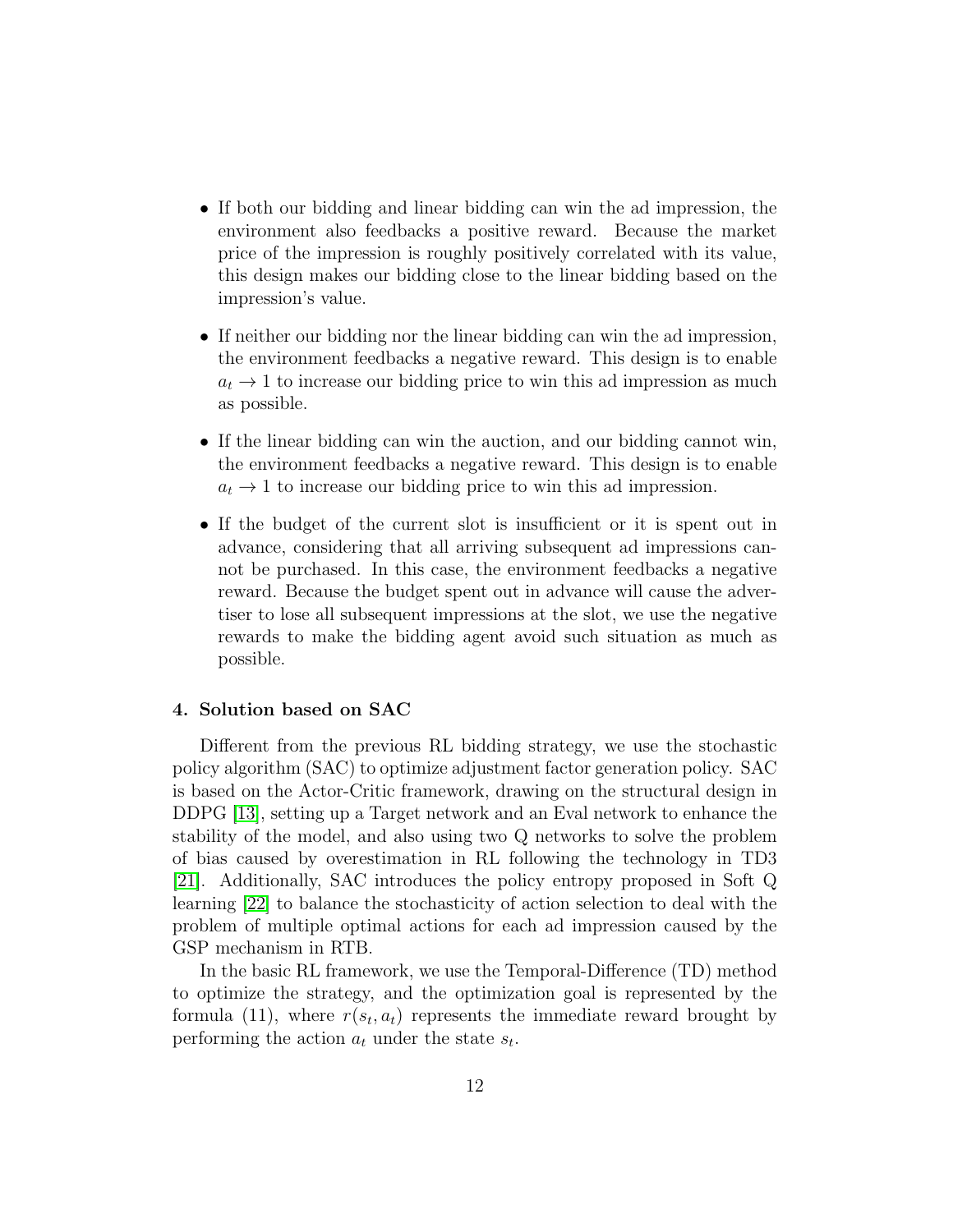Table 2: Key Parameters of Figure 3

| Variable                                 | Description                                                                                                                                                                |
|------------------------------------------|----------------------------------------------------------------------------------------------------------------------------------------------------------------------------|
| $\alpha$                                 | The temperature parameter determines the relative importance<br>of the entropy term versus the reward, thus controlling the<br>stochasticity of the optimal policy.        |
| $\hat{a}_{t+1} \sim \pi_{\phi}(s_{t+1})$ | Generate action distribution on the state $s_{t+1}$ through the Actor<br>network and randomly sample to generate action $\hat{a}_{t+1}$ .                                  |
| $\log \pi_{\phi}(a s)$                   | The entropy of action a generated by the Policy network on the<br>state s, where $\phi$ represents the parameters of the Policy network.                                   |
| $Q_{\theta_i}(s_t, a_t), i = 1, 2$       | An Eval Critic network used to calculate the Q value upon the<br>state $s_t$ and the action $a_t$ , where $\theta_i$ means the parameters of the<br>Eval Critic network i. |

$$
\pi^* = \underset{\pi}{\arg\max} \mathbb{E}_{(s_t, a_t) \sim \rho_{\pi}}[\sum_{t=1}^T r(s_t, a_t)] \tag{11}
$$

SAC introduces the policy entropy, which is defined as  $\mathcal{H}(P) = \mathop{E}_{x \sim P}[-\log P(x)].$  $P(x)$  represents the probability distribution of x. Entropy term usually represents the degree of confusion in action selection. Here we hope to enhance the self-learning ability of this model. That is, let actions with the same reward have the same probability of being selected as much as possible. Therefore, the optimization goal is modified to formula (12), where  $\pi(\cdot|s_t)$  represents the probability distribution of actions based on the RL policy under the current environment state  $s_t$ ,  $\alpha$  is the temperature parameter used to balance entropy and reward, thereby controlling the stochasticity of the optimal strategy.

$$
\pi^* = \arg\max_{\pi} \mathbb{E}_{(s_t, a_t) \sim \rho_{\pi}}[\sum_{t=1}^T r(s_t, a_t) + \alpha \mathcal{H}(\pi(\cdot|s_t))]
$$
(12)

According to [\[23\]](#page-29-5), we automatically adjust the temperature parameter when it is not less than the minimum policy entropy threshold and maximize the original reward. The optimization goal is defined in the formula (13), where  $\mathcal{H}_0$  is the preset minimum policy entropy threshold, we also set  $\mathcal{H}_0 =$  $-\dim(\mathcal{A})$  according to [\[23\]](#page-29-5). The entire process is shown in Figure 3, and we describe some critical parameters in detail in Table 2.

$$
\max_{\pi_0, \cdots, \pi_T} \mathbb{E}[\sum_{t=0}^T r(s_t, a_t)] \ s.t. \forall t, \mathcal{H}(\pi_t) \ge \mathcal{H}_0
$$
\n(13)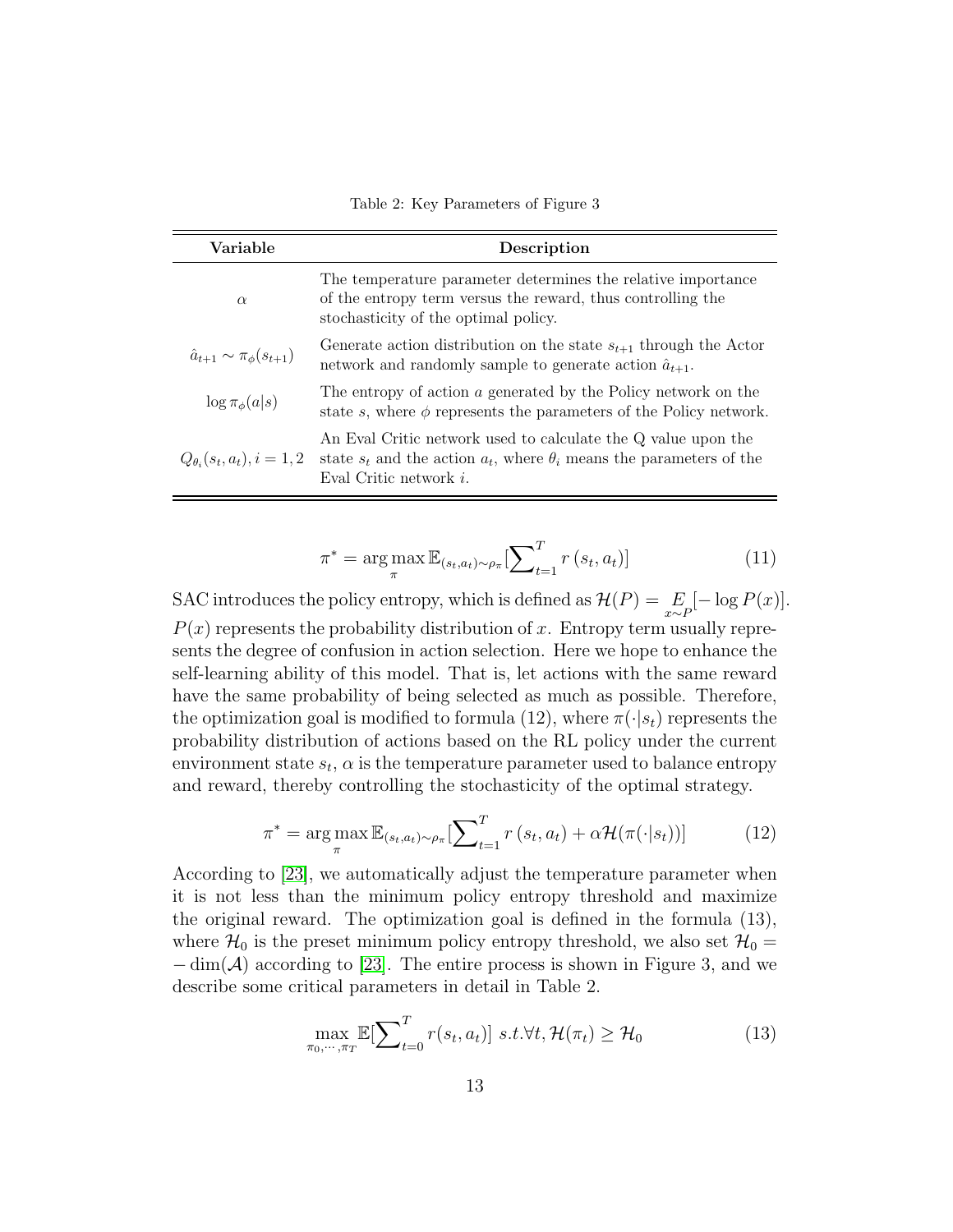

Figure 3: Structure of our learning algorithm based on SAC

As shown in Figure 3, there are **observation** and **training** processes in our algorithm. Before training, we first need to initialize a replay buffer, recorded as M. The replay buffer is a fixed-sized cache. Transitions were sampled from the interaction process between agent and environment. Specifically, upon each ad impression's arrival, the agent generates a Gaussian distribution  $\pi_{\phi}(s_t)$  according to the current state  $s_t$ . And then samples a bidding adjustment factor  $a_t \sim \pi_\phi(s_t)$  from the distribution to adjust the base price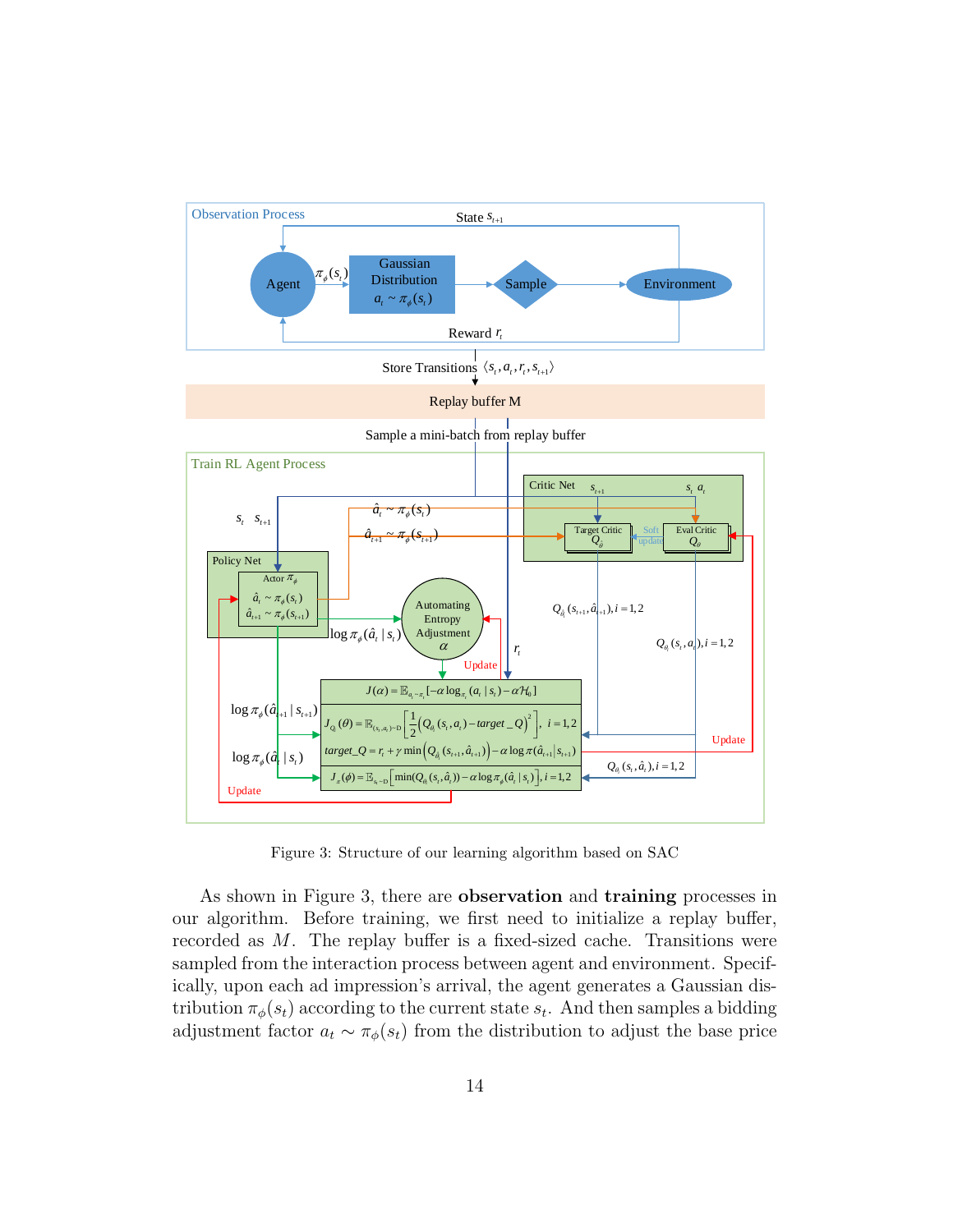of each ad impression according to formula (2). After that, the agent uses our bidding and linear bidding to compute the immediate reward based on the formula (10). At the same time, the agent computes the environment's statistics as the next state  $s_{t+1}$ . Finally, each transition  $\langle s_t, a_t, r_t, s_{t+1} \rangle$  is stored in the replay buffer. Whenever  $k$  new transitions are added to the replay buffer, the agent performs a training.

Then, enter the training process. As shown in Figure 3, the architecture consists of two parts: Policy Net and Critic Net. The Policy Net is the Actor network for generating each impression's bidding adjustment factor. The Critic Net includes two Eval Critic networks and two Target Critic networks. The two Eval Critic networks are used to compute the Q value given a state and an action. And the two Target Critic networks help update two Eval Critic networks. In our algorithm, the parameters of Actor Net and Eval Critic networks are updated based on training; the parameters in Target Critic networks are updated from the corresponding networks in Eval Critic networks by using soft update.

Now, we introduce the details of the training. We use neural network to fit Actor and Critic Net. Whenever k pieces of new transition are stored in the replay buffer, the agent will train for  $L$  rounds. As shown in Algorithm 1, for each round, the agent first randomly sample N transitions from the replay buffer to form a mini-batch for training. For each transition  $\langle s_t, a_t, r_t, s_{t+1} \rangle$ ,  $s_t$  is input into the Policy network to generate the probability distribution of the action,  $\pi_{\phi}(s_t)$ , where  $\phi$  is the parameters of the Policy network. Then the agent samples an action  $\hat{a}_t$  from the distribution  $\pi_{\phi}(s_t)$  and feed it into two Eval Critic networks respectively to compute two Q values, recorded as  $Q_{\theta_i}(s_t, \hat{a}_t)$ , where  $i = 1, 2$ . Here,  $\theta_i$  are two Eval Critic networks' parameters.  $\alpha \log \pi_{\phi}(\hat{a}_t | s_t)$  is the entropy term, and the temperature parameter is automatically adjusted by formula (16) to control the stochasticity of the optimal strategy. So we can update the Policy network's parameters by using unbiased gradient estimator proposed in SAC, as shown in formula (14). It is worth noting that the agent chooses the smaller Q value to update the Policy network to avoid overestimation.

$$
J_{\pi}(\phi) = \mathbb{E}_{s_t \sim D} \left[ \min(Q_{\theta_i}(s_t, \hat{a}_t)) - \alpha \log \pi_{\phi}(\hat{a}_t | s_t) \right], i = 1, 2 \tag{14}
$$

At the same time, the agent inputs  $(s_t, a_t)$  into two Eval Critic networks respectively to compute two Q values, recorded as  $Q_{\theta_i}(s_t, a_t)$ , where  $i = 1, 2$ . We update two Eval Critic networks' parameters by minimizing TD error, as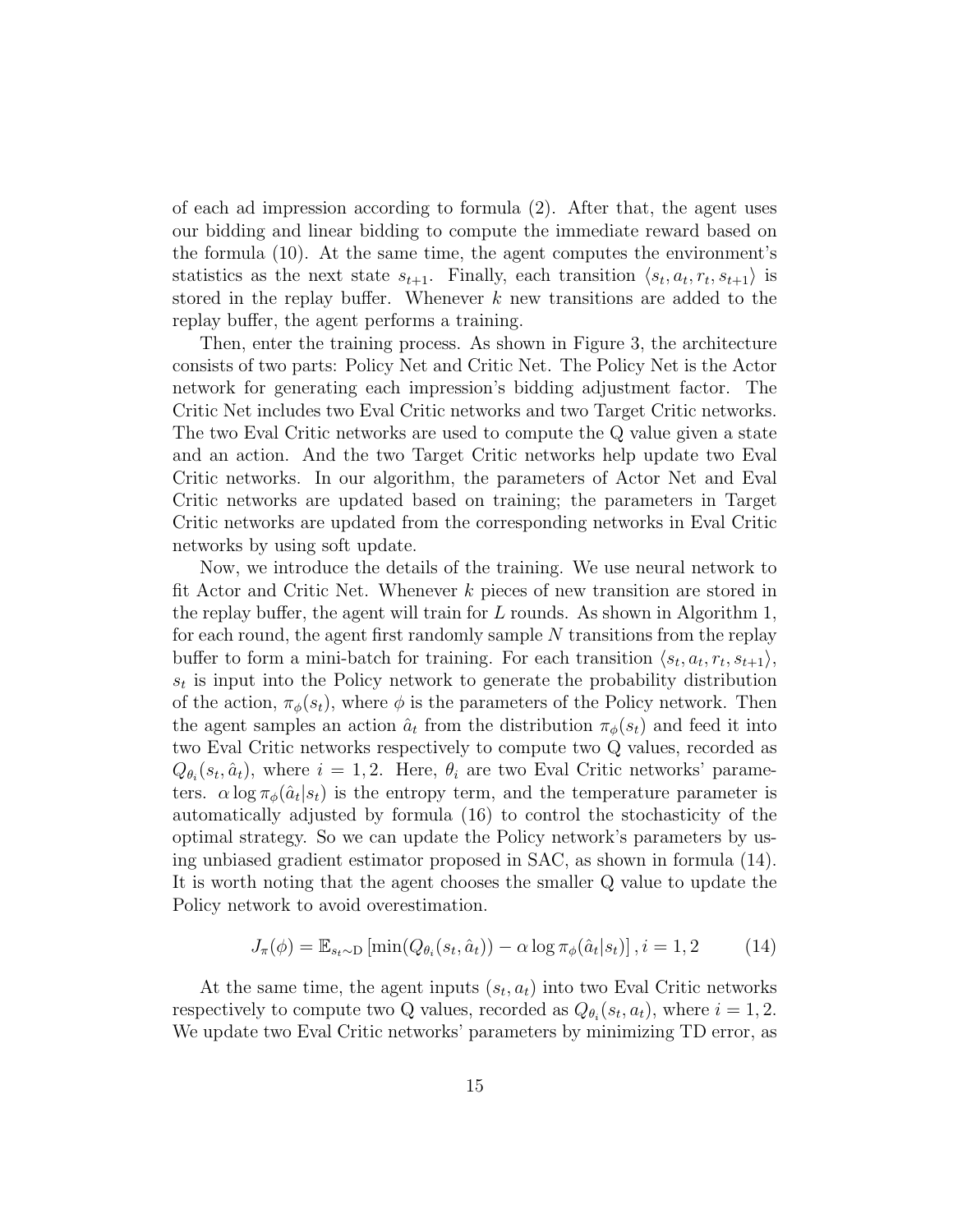Algorithm 1 Learning algorithm in our bidding strategy

Initialize  $Q_{\theta_i}$ ,  $\pi_{\phi}$  with random parameters  $\theta_i$ ,  $i = 1, 2$  and  $\phi$ Initialize target networks  $\theta_i \leftarrow \theta_i$  and  $\phi \leftarrow \phi$ Initialize empty replay buffer M for  $episode = 1$  to E do for  $t = 1$  to T do Get the base price according to (3) Observe state  $s_t$  and get  $a_t$  from  $a_t \sim \pi_\phi(s_t)$ Execute  $a_t$  to adjust the bidding price shown in  $(2)$ Obtain the reward  $r_t$  from (10) and observe next state  $s_{t+1}$ Store transition  $\langle s_t, a_t, r_t, s_{t+1} \rangle$  in M if  $t \mod k$  do for  $l = 1$  to L do Sample a mini-batch of N transitions  $\langle s_t, a_t, r_t, s_{t+1} \rangle$  from M  $\theta_i \leftarrow \theta_i - \lambda_Q \hat{\nabla}_{\theta_i} J_Q(\theta_i), i = 1, 2 \quad \text{cUpdate the Q-function parameters}$  $\phi \leftarrow \phi - \lambda_{\pi} \hat{\nabla}_{\phi} J_{\pi}(\phi)$  $\triangleright$ Update the policy weights  $\alpha \leftarrow \alpha - \lambda \hat{\nabla}_{\alpha} J(\alpha)$ ⊳Adjust temperature if  $l \mod d$  do  $\hat{\theta}_i \leftarrow \tau \theta_i + (1-\tau)\hat{\theta}_i$  $\triangleright$  Update target network end if end for end if end for end for

shown in formula (15). Where  $r_t$  comes from the input  $\langle s_t, a_t, r_t, s_{t+1} \rangle$ ,  $\gamma$  is the discount factor,  $Q_{\hat{\theta}_1}(s_{t+1}, \hat{a}_{t+1})$  and  $Q_{\hat{\theta}_2}(s_{t+1}, \hat{a}_{t+1})$  are Q values computed by two Target Critic networks upon the next state  $s_{t+1}$  and the action  $\hat{a}_{t+1}$ . Here,  $\hat{a}_{t+1}$  is the action sampled from distribution  $\pi_{\phi}(s_{t+1})$ . As with the update of Actor network, in order to prevent overestimation, we use the smaller Q value to update the gradient. The entropy term is also considered in the update formula.

$$
J_{Q_i}(\theta) = \mathbb{E}_{(s_t, a_t) \sim D} \left[ \frac{1}{2} \left( Q_{\theta_i}(s_t, a_t) - target \_Q \right)^2 \right], \ i = 1, 2
$$
  

$$
target \_Q = r_t + \gamma \min \left( Q_{\hat{\theta}_i}(s_{t+1}, \hat{a}_{t+1}) \right) - \alpha \log \pi(\hat{a}_{t+1}|s_{t+1})
$$
 (15)

As with [\[23\]](#page-29-5), we use the following formula (16) to calculate the gradient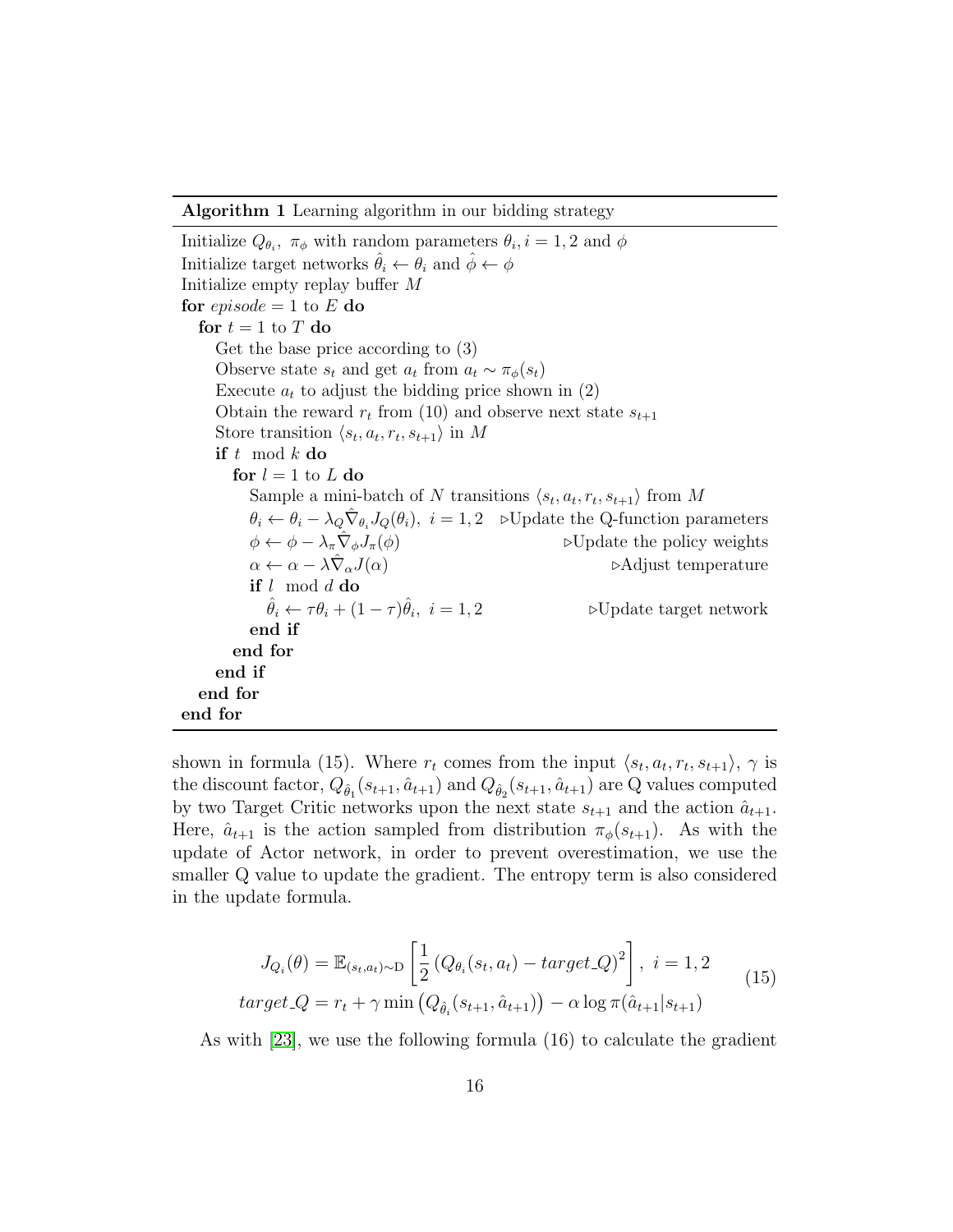for  $\alpha$ .

$$
J(\alpha) = \mathbb{E}_{a_t \sim \pi_t} \left[ -\alpha \log_{\pi_t} (a_t | \pi_t) - \alpha \mathcal{H}_0 \right]
$$
 (16)

As with [\[13\]](#page-28-3), we use soft-update to update two Target Critic networks, as shown in formula (17), where  $\tau$  is the update weight.

$$
\hat{\theta}_i \leftarrow \tau \theta_i + (1 - \tau)\hat{\theta}_i, \quad i = 1, 2 \tag{17}
$$

#### 5. Experimental Setup

#### 5.1. Dataset

We perform the experiments on a benchmark dataset — iPinYou, which comes from a well-known DSP company and contains logs of impressions, bids, clicks, and final conversions. In iPinYou, DSP adopts a fixed bidding strategy and bids 300 ( $10^{-3}$  Chinese FEN) for each arriving ad impression. Then ADX determines the winner according to the GSP auction mechanism. The winner needs to pay the second-highest price to ADX to purchase the impression, which we call the second-highest price the market price. As a result, DSP cannot know the lost impression's market price and click (conversion) behavior. So we only use the logs of winning impressions to construct the dataset in our experiments, which makes the number of ad impressions in the dataset far less than the actual number. In detail, we select three datasets with advertiser IDs of 1458, 3358, and 3427. Each dataset contains ten days of advertising logs (from  $2013/6/6$  to  $2013/6/15$ ). We use the data of the first seven days  $(6/6-6/12)$  as the training set and the data of the last three days  $(6/13-6/15)$  as the testing set. The statistics of the three datasets are shown in Table 3. We regard every day as an ad delivery period and set the daily budget separately. Therefore, the training set includes seven ad delivery periods, and the testing set includes three ad delivery periods.

From Table 3, we first observe that click behaviors are very sparse in both training and testing sets. For example, the CTR of the 1458 training set is  $0.7959 \times 10^{-3}$ , and the CTR of the testing set is  $0.838 \times 10^{-3}$ . It seriously weakens the performance of the CTR prediction model and reduces the credibility of the estimated value of each ad impression. Secondly, we observe that the average market prices (CPMs) of the training set and the testing set change greatly on three datasets, indicating that the RTB environment does have significant differences in different ad delivery periods. It may affect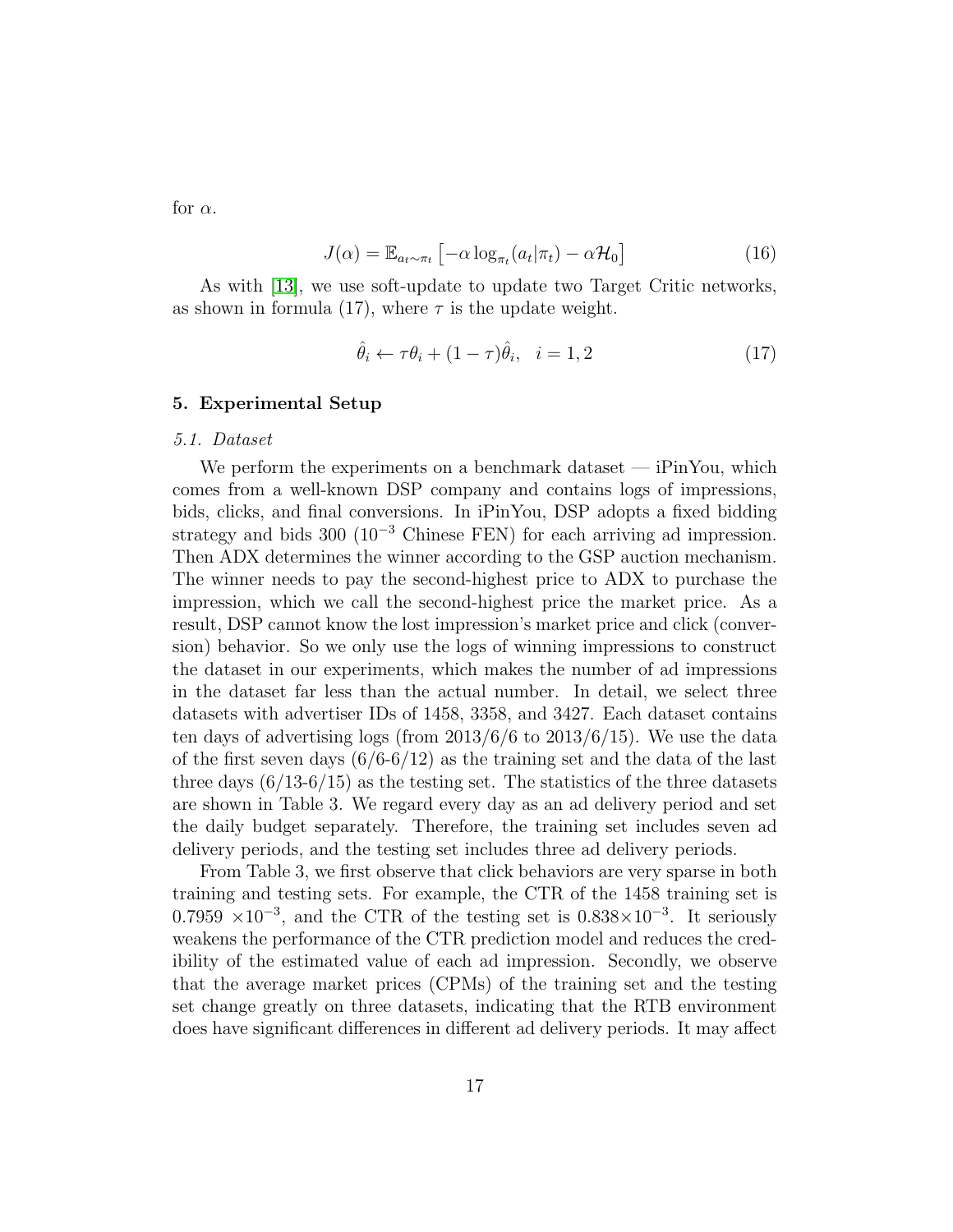

Table 3: Statistics on the Training and Testing Sets

Figure 4: Statistics of Various Indicators in Ten Days of 1458 Dataset

the performance of the static bidding strategy in the new ad delivery period. Furthermore, Figure 4 gives the statistics of various indicators in ten days of the 1458 dataset. We can see that there are large fluctuations in all kinds of statistics during ten delivery periods. Thus the static optimal bidding strategy derived from the historical training periods is likely unsuitable for the new ad delivery period.

#### 5.2. Click-Through Rate Prediction Model

In this paper, all bidding strategies are based on the estimated pCTR of the ad impression to the advertiser. We use three representative models (LR [\[6\]](#page-27-5), FM [\[24\]](#page-29-6), and FNN [\[25\]](#page-29-7)) to train three CTR estimators for each advertiser and choose the best one as the estimator used in our experiments. Table 4 lists the CTR prediction models we choose for three advertisers and their AUC values. In our experiments, each advertiser's bidding agent first computes the pCTR of the new arriving impression using its CTR estimator and decides the bidding price based on the pCTR. It should be noted that some click behaviors are quite inconsistent with the impressions' pCTRs due to the uncertainty of user click behavior.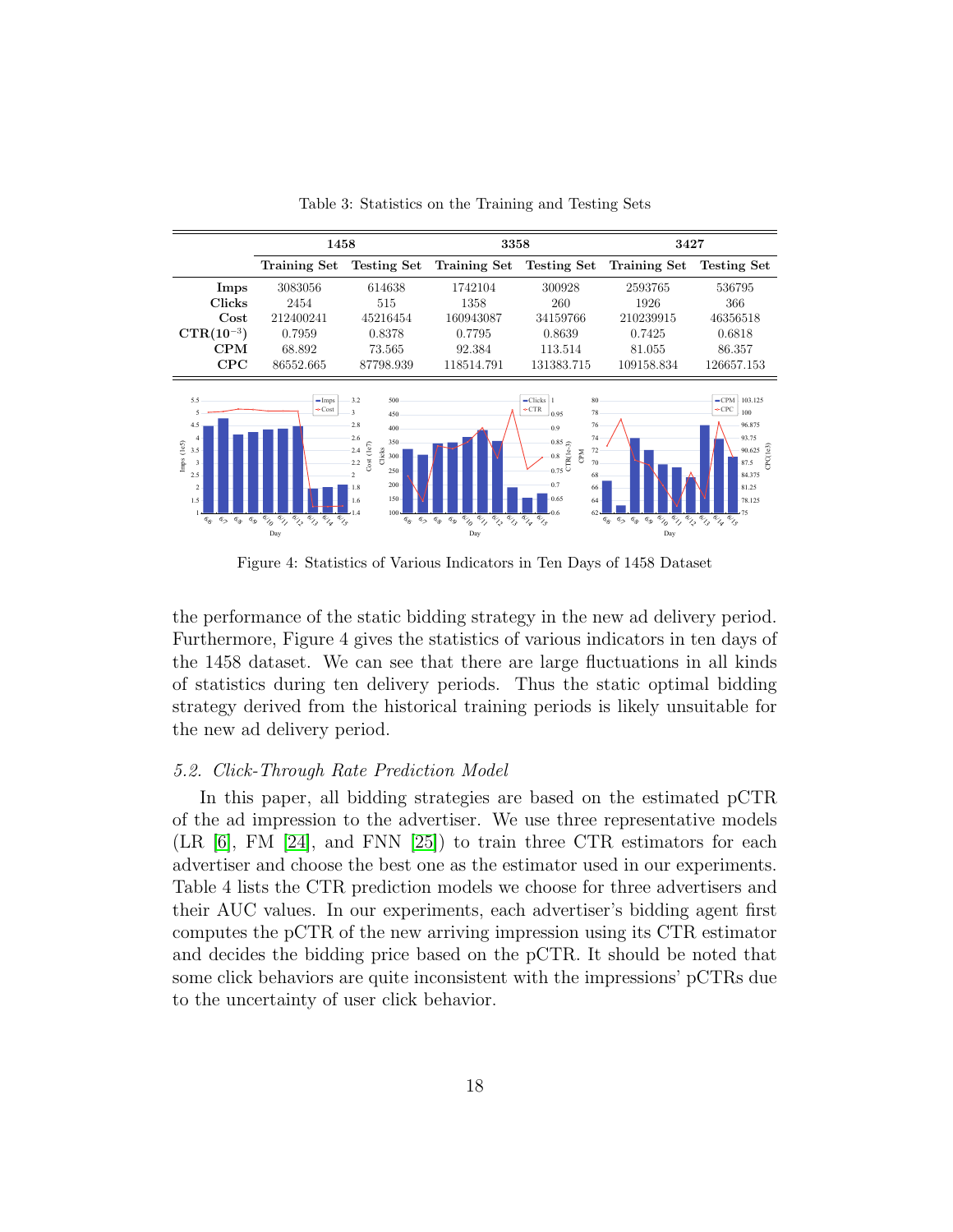Table 4: AUC Values of CTR Estimators

| Advertiser ID Model |            | AUC    |
|---------------------|------------|--------|
| 1458                | <b>FNN</b> | 0.7944 |
| 3358                | FM         | 0.8675 |
| 3427                | FM         | 0.8334 |

#### 5.3. Baseline Bidding Strategies

In this subsection, we introduce some representative bidding strategies as baselines.

- LIN: The linear bidding strategy is defined as  $(3)$ .
- RLB: The bidding strategy is learned based on a model-based RL framework proposed in [\[8\]](#page-27-7), which can directly select an optimal bidding price for each impression.
- DRLB: The bidding strategy is learned based on a model-free RL framework proposed in [\[11\]](#page-28-1). Primarily, it uses the DQN algorithm to train the optimal action selection policy that can help choose the regulating value to adjust each time slot's bidding factor.
- OURS: The bidding strategy is learned based on a model-free maximum entropy (SAC) RL framework proposed in this paper.

# 5.4. Hyper-Parameters Setting

In our algorithm, both Actor and four Critic networks use the feedforward, fully connected neural network. Each network contains two hidden layers, and each hidden layer contains 128 neurons. The algorithm uses the Adam optimizer [\[26\]](#page-29-8) to optimize the neural network parameters, and the output layer uses the tanh activation function to constrain the output adjustment factor. We have described the detailed learning process of the algorithm in Section 4. Some hyper-parameters setting in our experiments are given in Table 5. It should be noted that the hyper-parameters setting of SAC mainly refers to the parameters setting in [\[23\]](#page-29-5).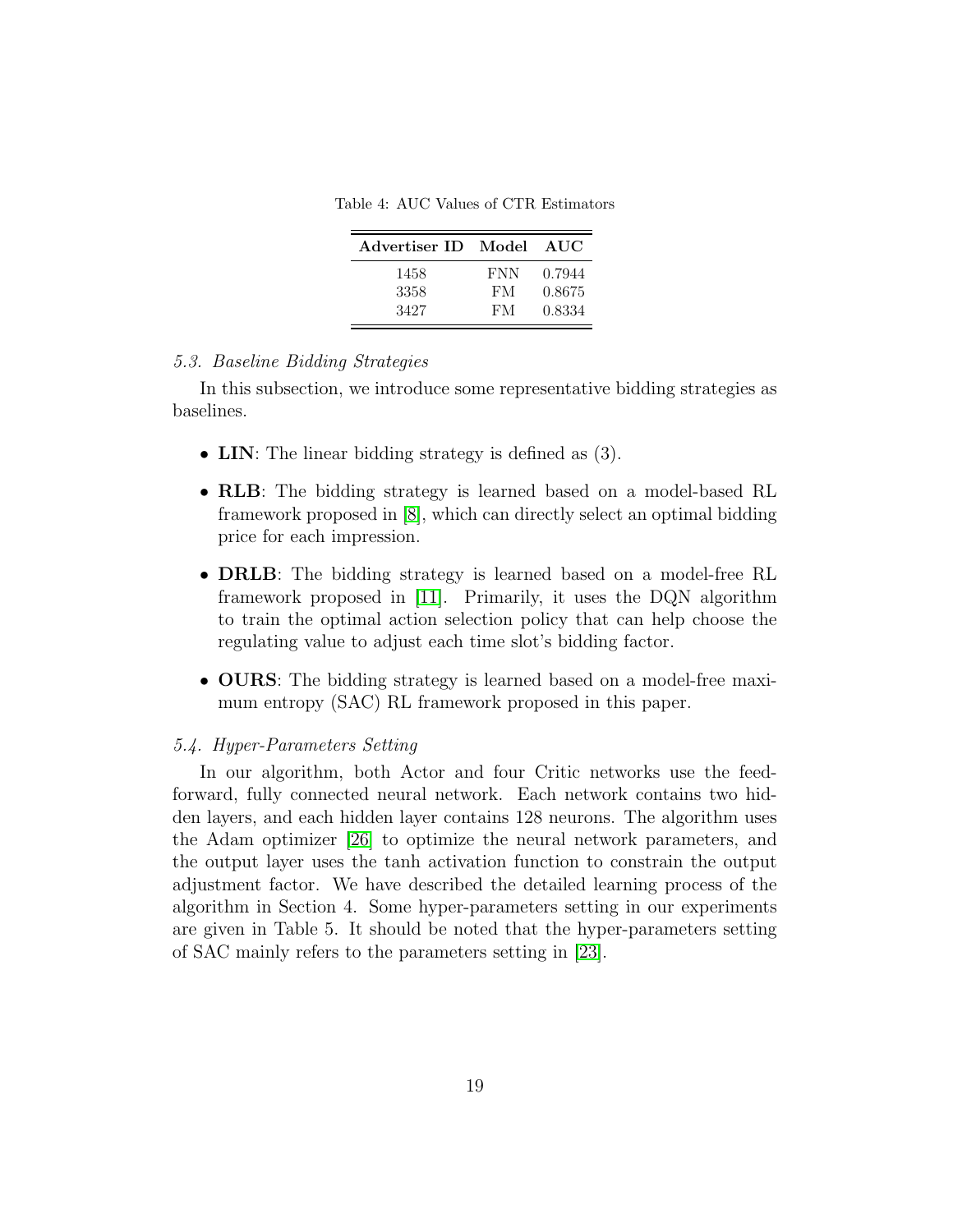Table 5: Key Hyper-parameter Implementation

|                  |         | Parameter Setting Description                                                |
|------------------|---------|------------------------------------------------------------------------------|
| $\gamma$         |         | Discount factor for TD in formula (15).                                      |
| $\tau$           | 0.0005  | Soft-update parameter in formula (17).                                       |
| М                | 1000000 | Size of replay buffer in Algorithm 1.                                        |
| N                | 256     | Size of mini-batch in Algorithm 1.                                           |
| $\boldsymbol{k}$ | 30000   | Training once after $k$ pieces of experience has been stored in Algorithm 1. |
|                  | 128     | Number of rounds per training in Algorithm 1.                                |
| d                | 4       | Update frequency for soft updates in Algorithm 1.                            |

#### 6. Experimental Results

In this section, we first evaluate the performance of LIN (a typical static bidding strategy) on three datasets and discuss the impact of the RTB environment dynamics on the performance of LIN. Then, we compare our scheme with LIN and two dynamic RL-based bidding strategies (i.e., RLB and DRLB). Finally, we discuss the advantages and disadvantages of our scheme and LIN from the number of purchased impressions, the average market price, cost ratio, and the reasons for losing clicks. In order to evaluate the adaptability of the bidding strategy to budget changes, we set four different daily budgets for each set of experiments. Since the number of ad impressions and the actual cost vary from day to day in the dataset, we set the daily budget as  $1/2$ ,  $1/4$ ,  $1/8$ , and  $1/16$  of the actual cost of each advertiser. Table 6 lists the actual costs of three advertisers on ten days.

#### 6.1. Performance of the Static Linear Bidding Strategy

In this subsection, we discuss the impact of the dynamic RTB environment on the performance of the static bidding strategy. To this end, we perform LIN, the most representative static bidding strategy, on three datasets under four daily budget constraints. We run two groups of experiments for comparison. In the first group of experiments, we learn the optimal base bid to win the most clicks on the training set via a greedy heuristic algorithm.

Table 6: Actual Daily Costs of three Advertisers on Ten Days(10<sup>-3</sup> Chinese FEN)

| Advertiser ID |          |          | Testing set |          |          |          |          |          |          |          |
|---------------|----------|----------|-------------|----------|----------|----------|----------|----------|----------|----------|
|               | 6/6      | 6/7      | 6/8         | 6/9      | 6/10     | 6/11     | 6/12     | 6/13     | 6/14     | 6/15     |
| 1458          | 30096630 | 30228554 | 30615541    | 30548604 | 30303929 | 30309883 | 30297100 | 15036900 | 15045650 | 15133904 |
| 3358          | 17068590 | 17155542 | 16219705    | 14571538 | 40071957 | 23340047 | 32515710 | 10864298 | 12143044 | 11152426 |
| 3427          | 30644030 | 23930230 | 29840853    | 32019674 | 31232220 | 30918866 | 31654042 | 15185670 | 15325090 | 15845760 |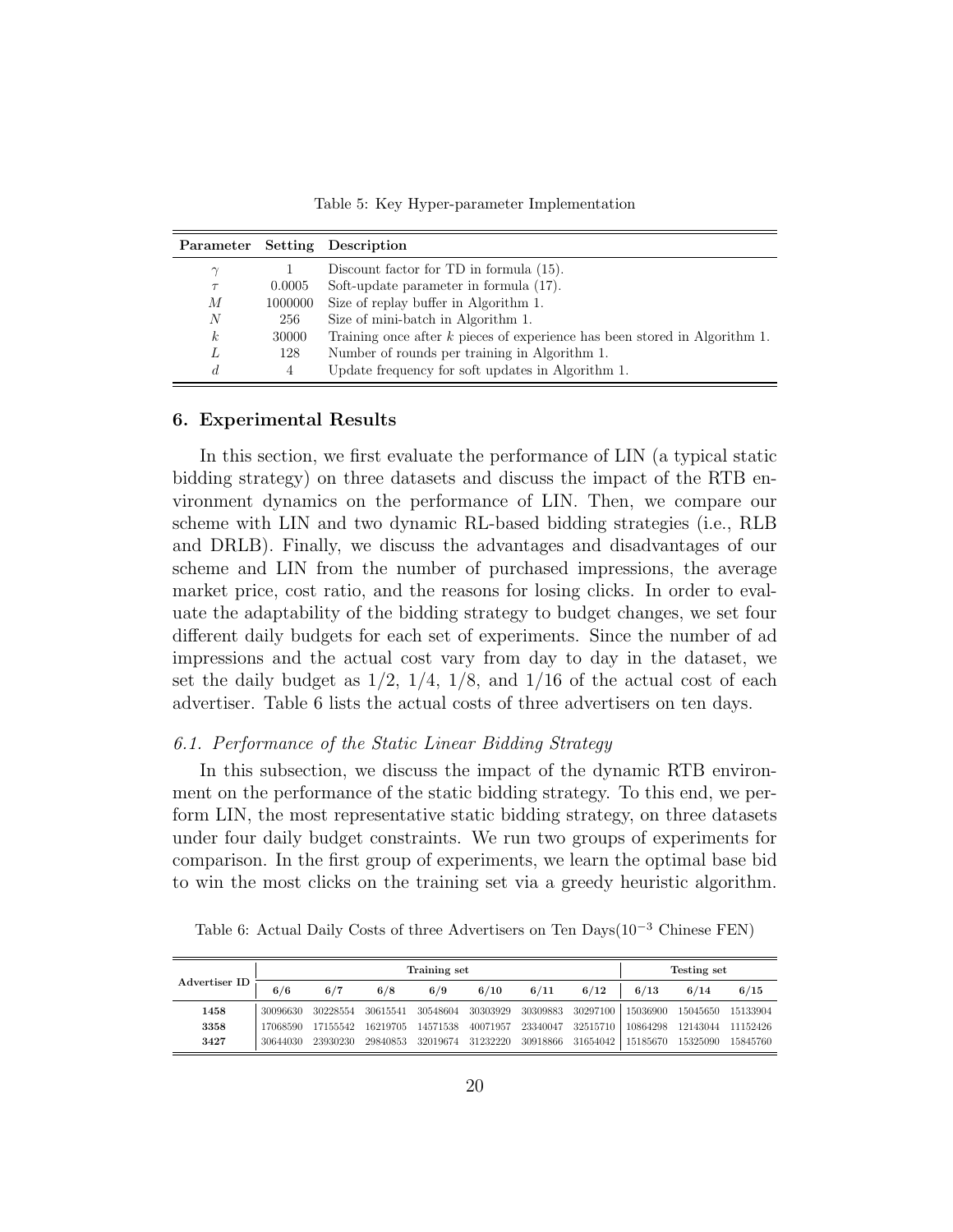| Advertiser | Base bid           |      | 1/2 |             |            |     | 1/4 |                                             |    | 1/8 |              |     |    | 1/16 |                   |
|------------|--------------------|------|-----|-------------|------------|-----|-----|---------------------------------------------|----|-----|--------------|-----|----|------|-------------------|
| ID         | learned on         | 6/13 |     | $6/14$ 6/15 |            |     |     | Total $6/13$ 6/14 6/15 Total 6/13 6/14 6/15 |    |     | Total $6/13$ |     |    |      | $6/14$ 6/15 Total |
|            | Training set       | 155  | 119 | 136         | 410<br>96  | 81  | 89  | 266<br>-66                                  | 55 | 58  | 179          | 39  | 40 | 47   | 126               |
| 1458       | <b>Testing Set</b> | 167  | 140 | 160         | 467<br>103 | 107 | 117 | 327<br>68                                   | 67 | 73  | 208          | 39  | 44 | 49   | 132               |
|            | Training set       | 68   | 79  | 82          | 229<br>55  | 70  | 66  | 191<br>48                                   | 62 | 60  | 170          | 43  | 50 | 44   | 137               |
| 3358       | <b>Testing Set</b> | 67   | 78  | 82          | 227<br>63  | 74  | 70  | 207<br>54                                   | 63 | 61  | 178          | 45  | 52 | 49   | 146               |
| 3427       | Training set       | 99   | 103 | 114         | 316<br>80  | 82  | 90  | 252<br>63                                   | 58 | 69  | 190          | 49  | 47 | 54   | 150               |
|            | <b>Testing Set</b> | 100  | 103 | 116         | 319<br>84  | 84  | 92  | 260<br>67                                   | 67 | 76  | 210          | -57 | 52 | 61   | 170               |

Table 7: Total Number of Clicks that the Linear Bidding Strategy Received on the Testing Set

Then, we use the learned optimal base bid to calculate the bidding price for each ad impression on the testing set. As listed in Table 7, we record the results of the first group of experiments as Base bid learned on Training Set, which represents that the optimal base bid is learned on the training set and the clicks are obtained on the testing set.

In the second group of experiments, we assume that the testing set is known and learn the optimal base bid on the testing set. Then, we still use the learned optimal base bid to compute the bidding price for each impression on the testing set and record the results as Base bid learned on Testing Set since both optimal base bid and clicks are obtained on the testing set. The clicks received in the second group of experiments are the best results obtained by LIN under the environment of the testing periods. Therefore, we can analyze the adaptability of static bidding strategy to the environment changes quantitatively by comparing the click numbers obtained by the two groups of experiments.

Obviously, all click numbers in the first group of experiments are lower than those in the second group of experiments, proving that the base bids learned on the historical training periods are not the best for the testing periods due to the dynamic changes of the RTB environment. Especially on the 1458 dataset, when we set the daily budget  $1/2$  and  $1/4$  of the cost, the click numbers are 410 and 266 in the first group of experiments, 12.20% and 18.65% lower than the ideal clicks (obtained in the second group of experiments). The results reveal that the RTB environment does change dramatically between the training and the testing periods and harms the performance of the static bidding strategy.

Moreover, we observe that the gaps between the actual and ideal clicks decrease with the daily budget declining. When we set the daily budget 1/16 of the cost, the gap is reduced to 6 clicks. Intuitively, we list the learned optimal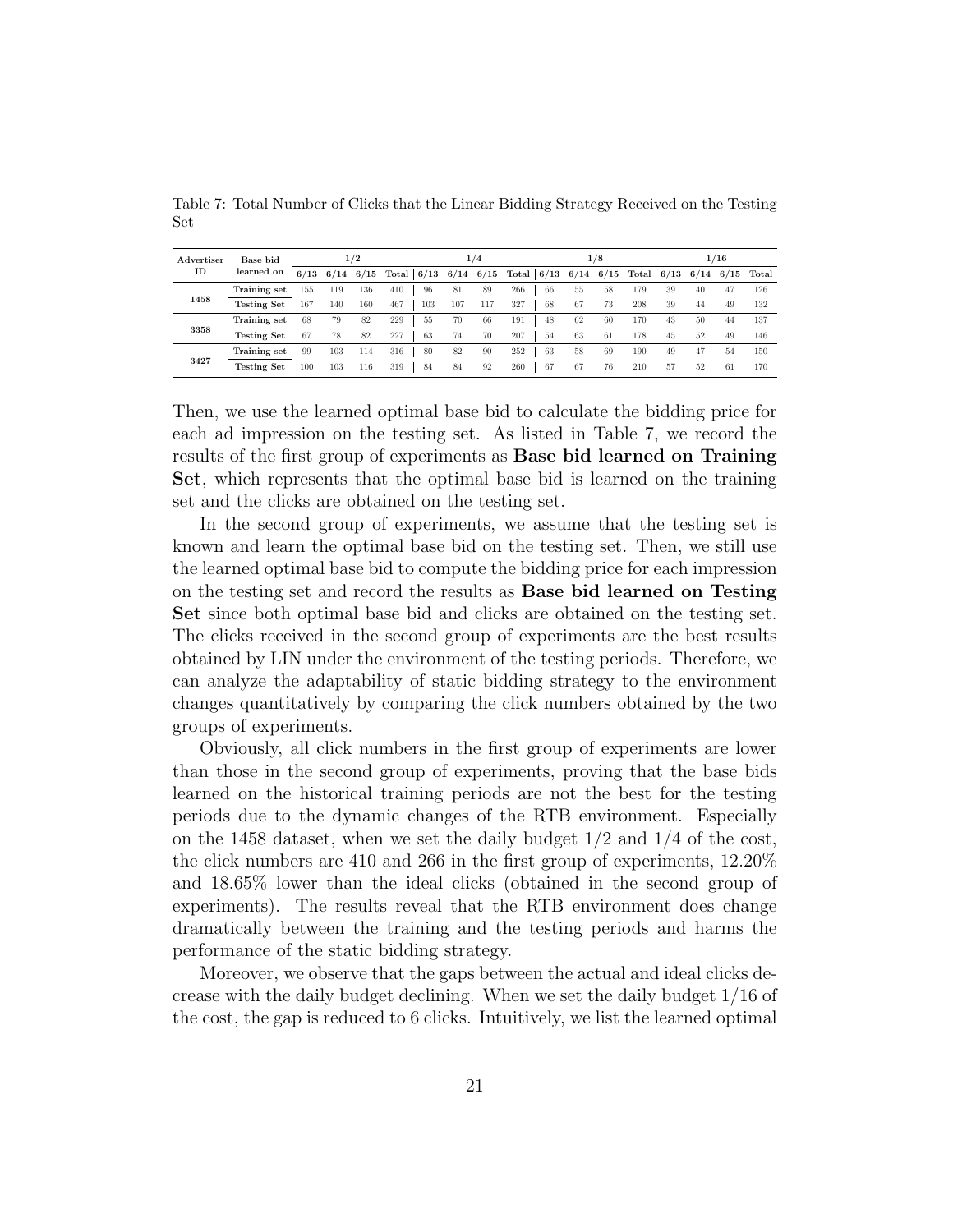|                      |              | 1/2         |              |      | 1/4          |             |             |      |  |
|----------------------|--------------|-------------|--------------|------|--------------|-------------|-------------|------|--|
| Advertiser ID        | Training set | Testing set |              |      | Training set | Testing set |             |      |  |
|                      | $6/6 - 6/12$ | 6/13        | 6/14<br>6/15 |      | $6/6 - 6/12$ | 6/13        | 6/14        | 6/15 |  |
| 1458                 | 298          | 184         | 173          | 194  | 111          | 64          | 59          | 62   |  |
| 3358                 | 182          | 227         | 293          | 280  | 70           | 183         | 143         | 139  |  |
| 3427                 | 212          | 228         | 207          | 220  | 80           | 92          | 82          | 94   |  |
|                      |              | 1/8         |              |      |              | 1/16        |             |      |  |
| <b>Advertiser ID</b> | Training set |             | Testing set  |      | Training set |             | Testing set |      |  |
|                      | $6/6 - 6/12$ | 6/13        | 6/14         | 6/15 | $6/6 - 6/12$ | 6/13        | 6/14        | 6/15 |  |
| 1458                 | 48           | 35          | 33           | 33   | 25           | 23          | 25          | 21   |  |
| 3358                 | 45           | 94          | 80           | 78   | 30           | 57          | 46          | 26   |  |
| 3427                 | 44           | 50          | 49           | 54   | 27           | 33          | 32          | 36   |  |

Table 8: Optimal Base Bid(based on the maximum number of clicks)

base bids based on both training and testing sets in Table 8, demonstrating the optimal base bids fluctuating with the RTB environment changes. We find a common phenomenon that the optimal base bids decrease with the budget shrinking, which reveals a conservative bidding strategy is beneficial to maximize the overall clicks in the iPinYou dataset when the budget is insufficient. To sum up, through the experimental results in this subsection, we prove that the dynamic RTB environment does hinder the performance of the static bidding strategy and confirm the necessity of introducing a real-time adjustment scheme into the bidding strategy.

#### 6.2. Performance Comparison of RL Bidding Strategies

In this subsection, we evaluate our scheme with two typical RL-based bidding strategies. We still run each bidding strategy on three datasets under four budget constraints. Table 9 outlines the total number of clicks obtained by each bidding strategy in the testing periods. Also, we add the clicks received by LIN in Table 9 for comparison. First of all, we find that our scheme achieves the highest clicks in most experiments among three RLbased bidding strategies, with significant advantages compared with RLB and DRLB. Among three RL-based bidding strategies, RLB and DRLB get the least clicks respectively in the six experiments. Only when the budget is set to  $1/8$  of cost, the click number obtained by our scheme is slightly lower than that of DRLB on the 3358 dataset. In addition, our strategy is also superior to LIN. Especially when the daily budgets are  $1/2$  and  $1/4$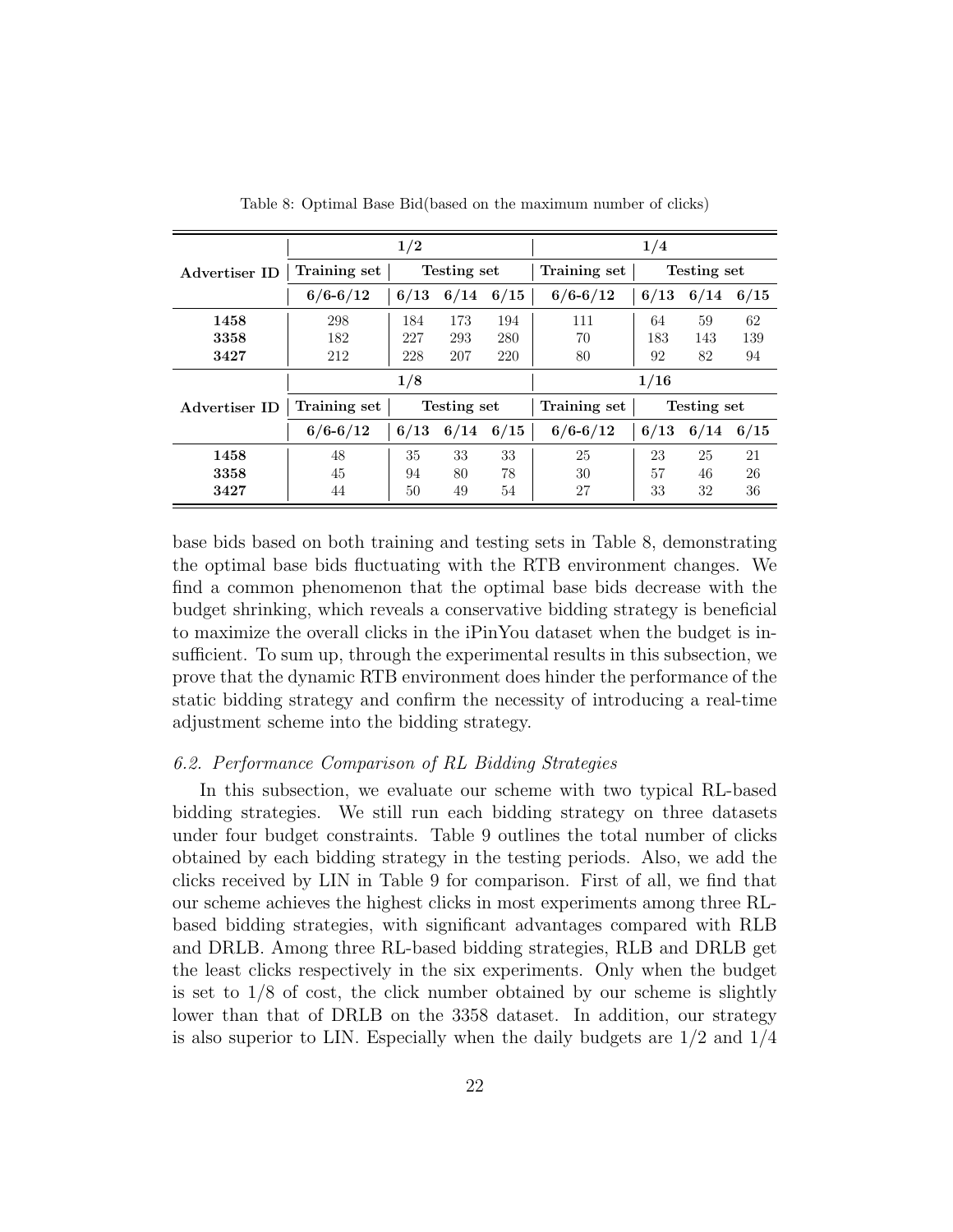|               |     |            | 1/2         |             | 1/4  |            |             |             |  |
|---------------|-----|------------|-------------|-------------|------|------------|-------------|-------------|--|
| Advertiser ID | LIN | <b>RLB</b> | DRLB        | <b>OURS</b> | LIN  | RLB        | <b>DRLB</b> | <b>OURS</b> |  |
| 1458          | 410 | 415        | 442         | 461         | 266  | 294        | 294         | 296         |  |
| 3358          | 229 | 221        | 228         | 235         | 191  | 187        | 195         | 200         |  |
| 3427          | 316 | 304        | 281         | 317         | 252  | 246        | 234         | 263         |  |
|               | 1/8 |            |             |             | 1/16 |            |             |             |  |
| Advertiser ID | LIN | RLB        | <b>DRLB</b> | <b>OURS</b> | LIN  | <b>RLB</b> | <b>DRLB</b> | <b>OURS</b> |  |
| 1458          | 179 | 176        | 172         | 184         | 126  | 112        | 106         | 119         |  |
| 3358          | 170 | 147        | 164         | 162         | 137  | 112        | 132         | 131         |  |
| 3427          | 190 | 198        | 164         | 202         | 150  | 144        | 134         | 155         |  |

Table 9: Number of Clicks Received by Four Bidding Strategies under Different Budget Constraints

of the cost, our scheme can obtain 461 and 296 clicks on the 1458 dataset, 12.44% and 11.28% higher than LIN. Similar results are found on the 3358 and 3427 datasets. Such results show that our scheme can adjust the bidding price adaptively according to the RTB environment in real-time so that the bidding price of each ad impression can match its environment as much as possible. Furthermore, the results also prove that it is feasible to introduce the adjustment factor into the bidding function of LIN.

Table 10 presents the sum of pCTR won by each bidding strategy in the testing periods. Firstly, we observe that, similar to the number of clicks,

|               | 1/2        |            |             |             | 1/4    |            |        |             |  |
|---------------|------------|------------|-------------|-------------|--------|------------|--------|-------------|--|
| Advertiser ID | <b>LIN</b> | <b>RLB</b> | <b>DRLB</b> | <b>OURS</b> | LIN    | RLB        | DRLB   | <b>OURS</b> |  |
| 1458          | 330.07     | 355.02     | 350.84      | 368.22      | 230.91 | 275.09     | 246.96 | 249.90      |  |
| 3358          | 307.14     | 294.42     | 306.89      | 309.96      | 258.49 | 246.83     | 265.28 | 259.36      |  |
| 3427          | 413.49     | 393.03     | 353.03      | 404.86      | 328.89 | 313.06     | 321.43 | 327.22      |  |
|               | 1/8        |            |             |             | 1/16   |            |        |             |  |
| Advertiser ID | LIN        | <b>RLB</b> | <b>DRLB</b> | <b>OURS</b> | LIN    | <b>RLB</b> | DRLB   | <b>OURS</b> |  |
| 1458          | 177.72     | 191.56     | 179.09      | 182.50      | 140.29 | 129.71     | 103.98 | 115.80      |  |
| 3358          | 225.53     | 188.5      | 217.58      | 213.97      | 181.88 | 140.55     | 174.79 | 163.80      |  |
| 3427          | 249.77     | 237.47     | 230.49      | 251.46      | 184.63 | 182.13     | 167.94 | 188.92      |  |

Table 10: Sum of pCTR Won by Four Bidding Strategies under Different Budget Constraints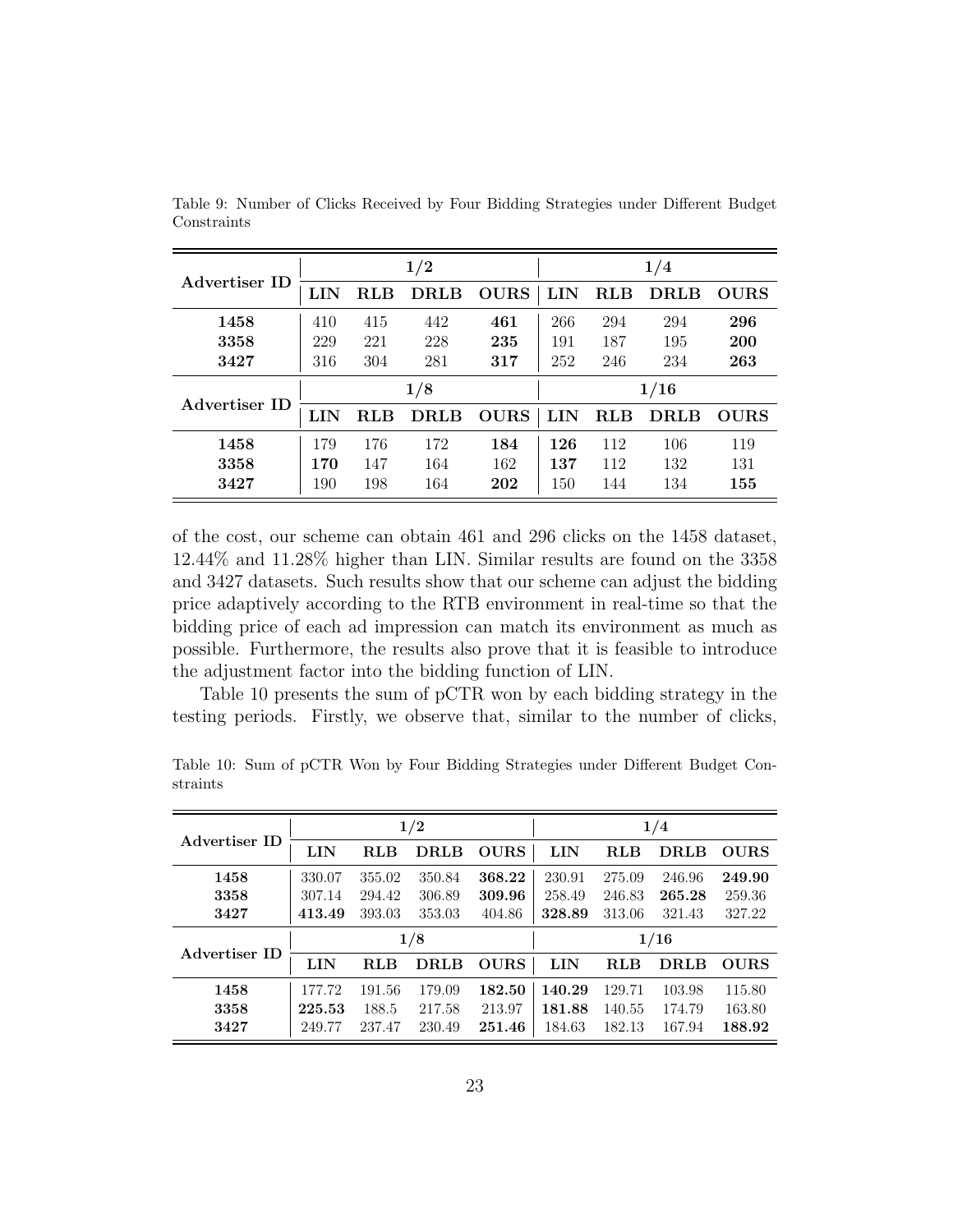| Advertiser ID | 1/2    |             | 1/4        |                 | 1/8        |             | 1/16       |             |
|---------------|--------|-------------|------------|-----------------|------------|-------------|------------|-------------|
|               | LIN    | <b>OURS</b> | <b>LIN</b> | <b>OURS</b>     | <b>LIN</b> | <b>OURS</b> | <b>LIN</b> | <b>OURS</b> |
| 1458          | 337559 | 327855      | 186698     | 187135   110719 |            | 119257      | 65456      | 60501       |
| 3358          | 158301 | 172912      | 74835      | 79779           | 44594      | 43978       | 22662      | 19720       |
| 3427          | 309703 | 314510      | 161316     | 171027          | 84099      | 93411       | 40969      | 46986       |

Table 11: Numbers of Ad Impressions Purchased by LIN and Our Scheme

our scheme achieves the largest pCTR in most experiments among the three RL-based bidding strategies. Moreover, we note that when the budget is 1/4 of cost, the pCTR won by our scheme is marginally lower than that of DRLB on the 3358 dataset while our scheme obtained more clicks. The same happens on the 1458 dataset when the budget is set to 1/8 and 1/16. This results show that our scheme purchased more valuable ad impressions that generate clicks.

# 6.3. Detailed Comparison of Our Scheme with LIN

In the last subsection, we discuss the advantages and disadvantages of our scheme and LIN in detail. First, Table 11 gives the numbers of impressions purchased by two strategies on the testing set. From this table, we observe that our scheme buys more ad impressions than LIN in eight experiments because our scheme can adjust its bidding price for every auctioned impression dynamically according to the environment of the testing periods. In contrast, LIN is a static bidding strategy in which the optimal base bid is only learned from the training periods and cannot be adjusted according to the real-time RTB environment. If the learned optimal base bid is significantly lower than that in the testing periods, it will lead the advertiser to bid with low price and lose many available impressions. As a result, there will be a massive budget surplus. For example, all budgets have not been spent out in four experiments on the 3427 dataset.

Table 12 shows the average market prices of our strategy and LIN. In most cases, the results reflect that our scheme's average market prices are higher than those of LIN since our scheme adopts an aggressive bidding strategy. Therefore, our scheme can work well when the budget is sufficient. However, it performs marginally poorly when the budget is seriously inadequate. In particular, when the budget is only 1/16 of the cost, the click numbers on the 1458 and 3358 datasets are slightly lower than those of LIN. In the following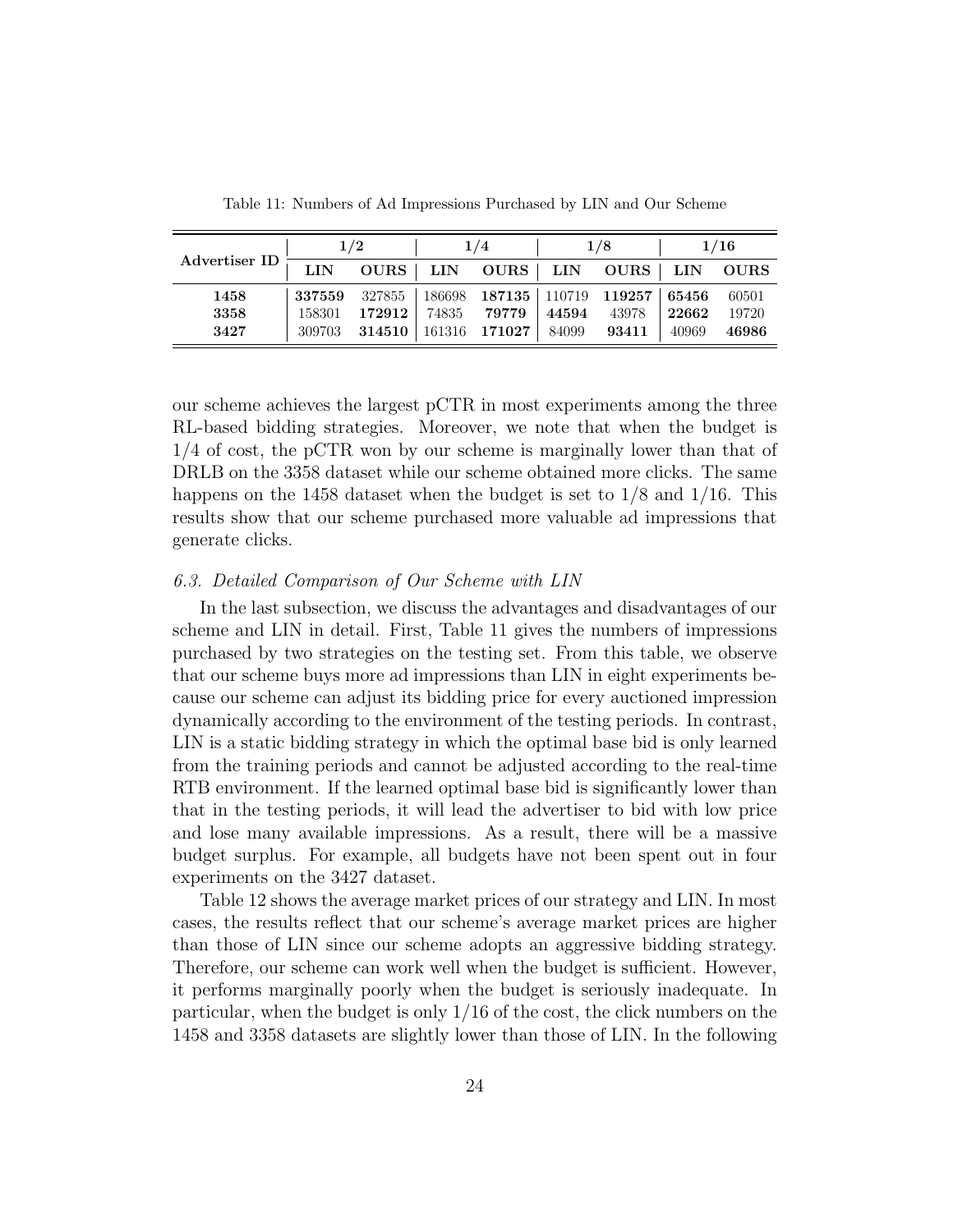|                                                                                                                                                                                                                                   | 1/2                                                     |        | 1/4    |        | 1/8                              | 1/16        |
|-----------------------------------------------------------------------------------------------------------------------------------------------------------------------------------------------------------------------------------|---------------------------------------------------------|--------|--------|--------|----------------------------------|-------------|
| $\begin{tabular}{c c c c c} \hline \multicolumn{3}{c }{A} devertiser ID & \multicolumn{3}{c }{LIN} & \multicolumn{3}{c }{OURS & LIN} & \multicolumn{3}{c }{OURS} & LIN & \multicolumn{3}{c }{OURS} & LIN \\ \hline \end{tabular}$ |                                                         |        |        |        |                                  | <b>OURS</b> |
| 1458                                                                                                                                                                                                                              | 66.975 68.806 60.547 60.406 51.048 47.393 43.174 46.710 |        |        |        |                                  |             |
| 3358                                                                                                                                                                                                                              | $96.821$ $97.792$                                       | 91.488 | 96.040 | 90.143 | 97.002   $92.571$                | 108.264     |
| 3427                                                                                                                                                                                                                              | $72.888$ $73.535$ $62.219$ $67.617$                     |        |        | 54.940 | $62.032 \mid 46.198 \mid 52.563$ |             |

Table 12: Average Costs of Buying an Ad Impression in LIN and Our Scheme (10−<sup>3</sup> Chinese FEN)

Table 14, we further analyze the main reason why advertisers lose clicks.

Furthermore, we discuss the cost ratio of our scheme and LIN, where the cost ratio is the ratio of the actual cost to the budget. Ideally, we hope to obtain the most clicks in an ad delivery period within a given budget. In this subsection, we only give the experimental results on the 3427 dataset in Table 13. First, we observe that the cost ratios of LIN are significantly lower than those of our scheme. Because LIN is a static bidding strategy, the bidding agent cannot adjust its base bid according to the environment in real-time. Specifically, on the 3427 dataset, the learned base bid is relatively low compared to the environment of testing periods, leading to the bidding price for an impression usually lower than its market prices. Therefore, the advertiser loses many impressions and has a lot of money left at the end of the ad delivery period. On the other hand, the advertiser 3427 loses substantial impressions that may bring clicks, which will hurt the advertiser's revenue in the testing periods.

In contrast, our scheme can get higher cost ratios under various cases due to supporting adjust the bidding price at the impression-grained level. In addition, we note that the cost ratio of LIN decreases as the budget shrinks. This happens because the optimal base price learned by LIN is reduced with the budget narrows to capture the impressions of the whole period as much

Table 13: Cost Ratios and Winning Impressions Obtained by LIN and Our Scheme on 3427

|                                                                                    |      | 1/2 | 1/4 | 1/8                              | 1/16  |             |
|------------------------------------------------------------------------------------|------|-----|-----|----------------------------------|-------|-------------|
|                                                                                    | LIN. |     |     | OURS   LIN OURS   LIN OURS   LIN |       | <b>OURS</b> |
| Cost ratio   97.392% 99.782%   86.607% 99.787%   78.286% 99.999%   65.326% 85.244% |      |     |     | 93411                            | 40969 | 46986       |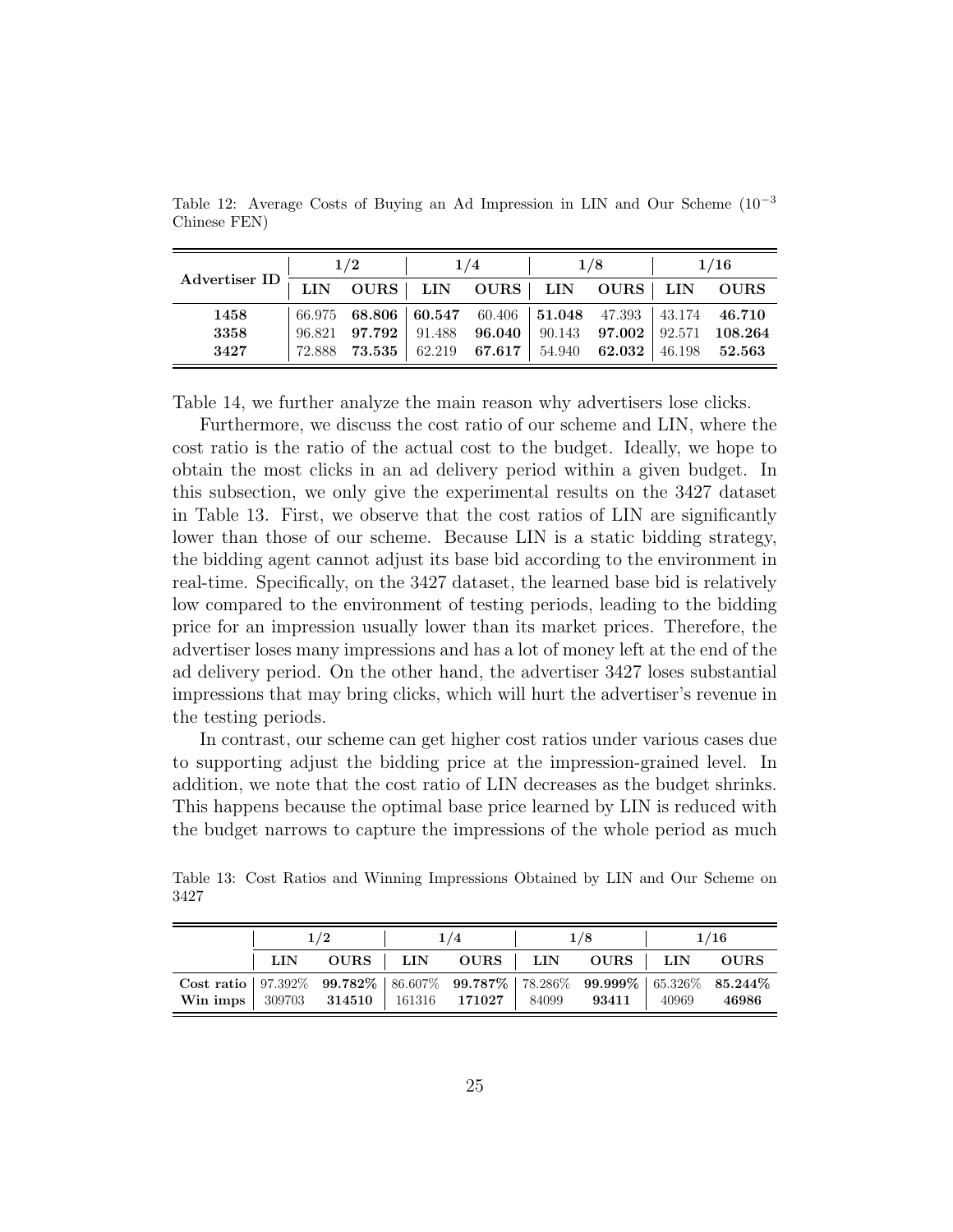| Reason                         | 1/2 |             |     |     | 1/8 |                   | 1/16           |             |
|--------------------------------|-----|-------------|-----|-----|-----|-------------------|----------------|-------------|
|                                |     | <b>OURS</b> |     |     |     | LIN OURS LIN OURS | $\text{LIN}{}$ | <b>OURS</b> |
| Early stop                     | 89  | 11          | 175 | 119 | 158 | 121               | 67             | 105         |
| Bid lower than<br>market price | 16  | 43          | 74  | 100 | 178 | 210               | 322            | 291         |

Table 14: Number of Lost Clicks and Reason in 1458 Dataset

as possible, avoiding the budget being spent out in advance. According to the bidding function of LIN, the lower the base bid is, the lower the bidding price is. Therefore, the number of impressions successfully purchased by LIN is greatly reduced. When the budget is  $1/16$  of the cost, only 65.33% of the budget has been spent by LIN.

In RTB, there are two reasons why advertisers lose clicks. One is that the bidding price is less than the market price, and the other is that the advertiser has no money to buy impressions due to its budget has been wiped out in advance, resulting in losing all subsequent impressions. In RTB, we call the latter case as early stop. Here, we take the experimental results on the 1458 dataset to make detailed statistics of why LIN and our strategy lose the clicks. Table 14 presents the missing click numbers caused by each reason. We observe that when the budgets are  $1/2$ ,  $1/4$ , and  $1/8$  of the cost, LIN loses more clicks than our scheme for early stop, but it loses fewer clicks than ours for its bidding price lower than the market price.

The reason for the above results is that the optimal base bid learned by LIN in 1458 training periods is obviously high for the environment of the testing periods. Consequently, LIN's bidding price for each impression during the testing periods is much higher than its market price, resulting in LIN winning a large number of ad impressions. Among the ad impressions that LIN has bought, more of them are no-click impressions. Buying these useless ad impressions wastes a lot of money and can easily cause advertisers to spend out their budgets in advance and cannot purchase subsequent ad impressions. Our scheme introduces a dynamic adjustment factor into LIN. The bidding price of each impression can be adjusted dynamically to match the real-time environment of the testing periods, avoiding spending the budget out too quickly or too slowly. When the budget is set to  $1/16$  of the cost, in LIN, the optimal base bid learned on the training set fits the environment of testing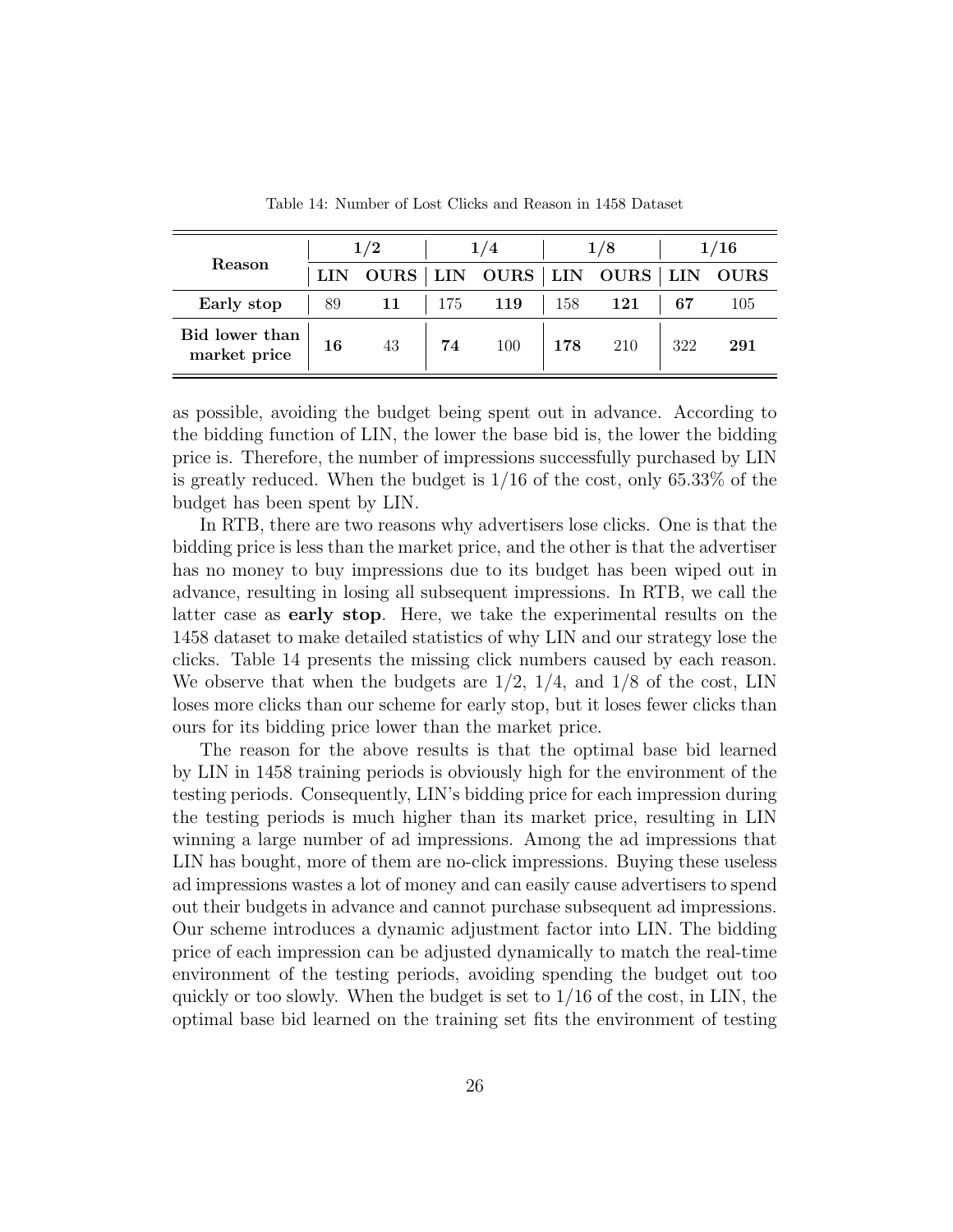periods. Hence, the number of lost clicks caused by budget depletion reduces significantly.

Based on the above analyses, we can draw the following conclusions. Firstly, the environment dynamics do have a negative impact on the performance of the static bidding strategy. Still, it has little impact on our dynamic bidding strategy based on maximum entropy RL. Secondly, the new bidding function designed by us is practical, which can adjust the bidding price for each impression according to the real-time environment by introducing an adjustment factor into LIN. Finally, learning the optimal adjustment factor generation policy utilizing the maximum entropy RL is superior to other RL models.

#### 7. Conclusions

In this paper, we focus on using model-free RL to optimize advertisers' bidding strategies. Specifically, we first design a new bidding function that uses LIN to compute the base price of each ad impression, and adjusts the base price to fit the real-time RTB environment by introducing a bidding adjustment factor. To this end, we model the adjustment factor decision as an MDP, and then use the stochastic policy SAC to solve the optimal adjustment factor generation policy. Unlike the widely used deterministic model-free RL algorithm, SAC can address the problem of multiple optimal actions for a single impression brought by GSP mechanism. Secondly, SAC also extends the scope of the RL agent to explore the optimal action, enabling the algorithm to converge to the global optimum more quickly. In particular, we design a new reward function that enables the RL agent to better learn the optimal action by comparing it with the results of bidding using LIN, thus maximizing the probability of the optimal action being selected. Finally, we validate our improvements on lots of experiments. The work in this paper focuses on bid optimization for a single advertiser. In real RTB applications, advertising platforms usually need to optimize the total revenue of multiple advertisers, and we hope to use reinforcement learning solutions to solve this challenge in the future. Undoubtedly, this will be a more valuable work.

# Acknowledgements

This work was supported in part by 1) the National Natural Science Foundation of China under Grant 61202445; 2) the Fundamental Research Funds for the Central Universities under Grant ZYGX2016J096.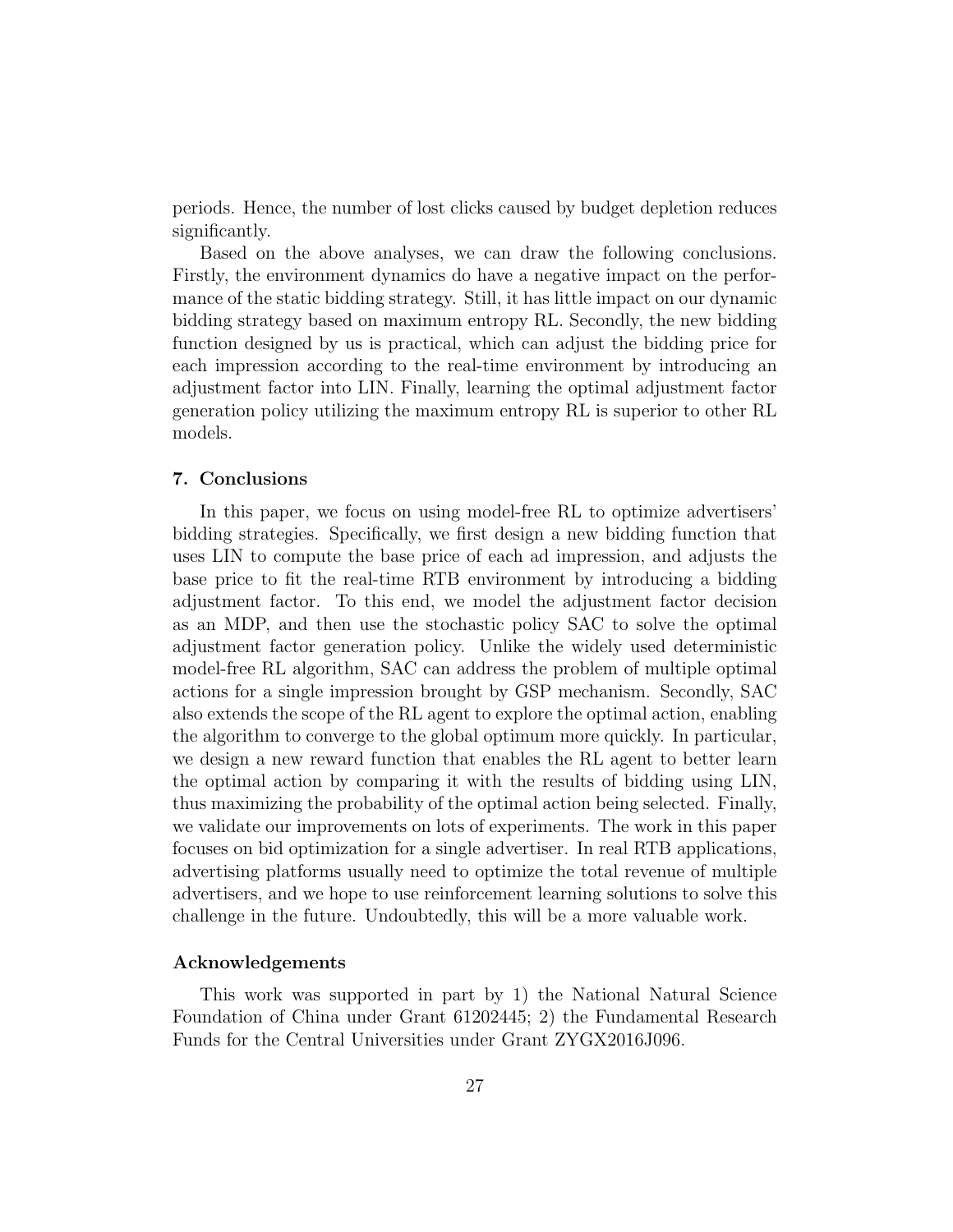### References

- <span id="page-27-0"></span>[1] J. Xu, X. Shao, J. Ma, K.C. Lee, H. Qi, Q. Lu, Lift-based bidding in ad selection, in: 30th AAAI Conf. Artif. Intell. AAAI 2016, 2016: pp. 651–657.
- <span id="page-27-1"></span>[2] J. Wang, W. Zhang, S. Yuan, Display advertising with real-time bidding (RTB) and behavioural targeting, Found. Trends Inf. Retr. 11 (2017) 297–435. https://doi.org/10.1561/1500000049.
- <span id="page-27-2"></span>[3] J. Wang, S. Yuan, Real-Time Bidding: A New Frontier of Computational Advertising Research, Proc. Eighth ACM Int. Conf. Web Search Data Min. (2015) 415–416.
- <span id="page-27-3"></span>[4] Y. Yuan, F. Wang, J. Li, R. Qin, A survey on real time bidding advertising, in: Proc. 2014 IEEE Int. Conf. Serv. Oper. Logist. Informatics, SOLI 2014, 2014: pp. 418–423. https://doi.org/10.1109/SOLI.2014.6960761.
- <span id="page-27-4"></span>[5] W. Zhang, J. Wang, Statistical arbitrage mining for display advertising, in: Proc. ACM SIGKDD Int. Conf. Knowl. Discov. Data Min., 2015: pp. 1465–1474. https://doi.org/10.1145/2783258.2783269.
- <span id="page-27-5"></span>[6] M. Richardson, E. Dominowska, R. Ragno, Predicting clicks: Estimating the click-through rate for new ads, in: 16th Int. World Wide Web Conf. WWW2007, 2007: pp. 521–530. https://doi.org/10.1145/1242572.1242643.
- <span id="page-27-6"></span>[7] P. Grigas, A. Lobos, Z. Wen, K. chih Lee, Profit maximization for online advertising demand-side platforms, in: 2017 AdKDD TargetAd - Conjunction with 23rd ACM SIGKDD Conf. Knowl. Discov. Data Mining, KDD 2017, 2017. https://doi.org/10.1145/3124749.3124761.
- <span id="page-27-7"></span>[8] H. Cai, K. Ren, W. Zhang, K. Malialis, J. Wang, Y. Yu, D. Guo, Real-time bidding by reinforcement learning in display advertising, in: WSDM 2017 - Proc. 10th ACM Int. Conf. Web Search Data Min., 2017: pp. 661–670. https://doi.org/10.1145/3018661.3018702.
- <span id="page-27-8"></span>[9] R.S. Sutton, Introduction: The challenge of reinforcement learning, Mach. Learn. 8 (1992). https://doi.org/10.1007/BF00992695.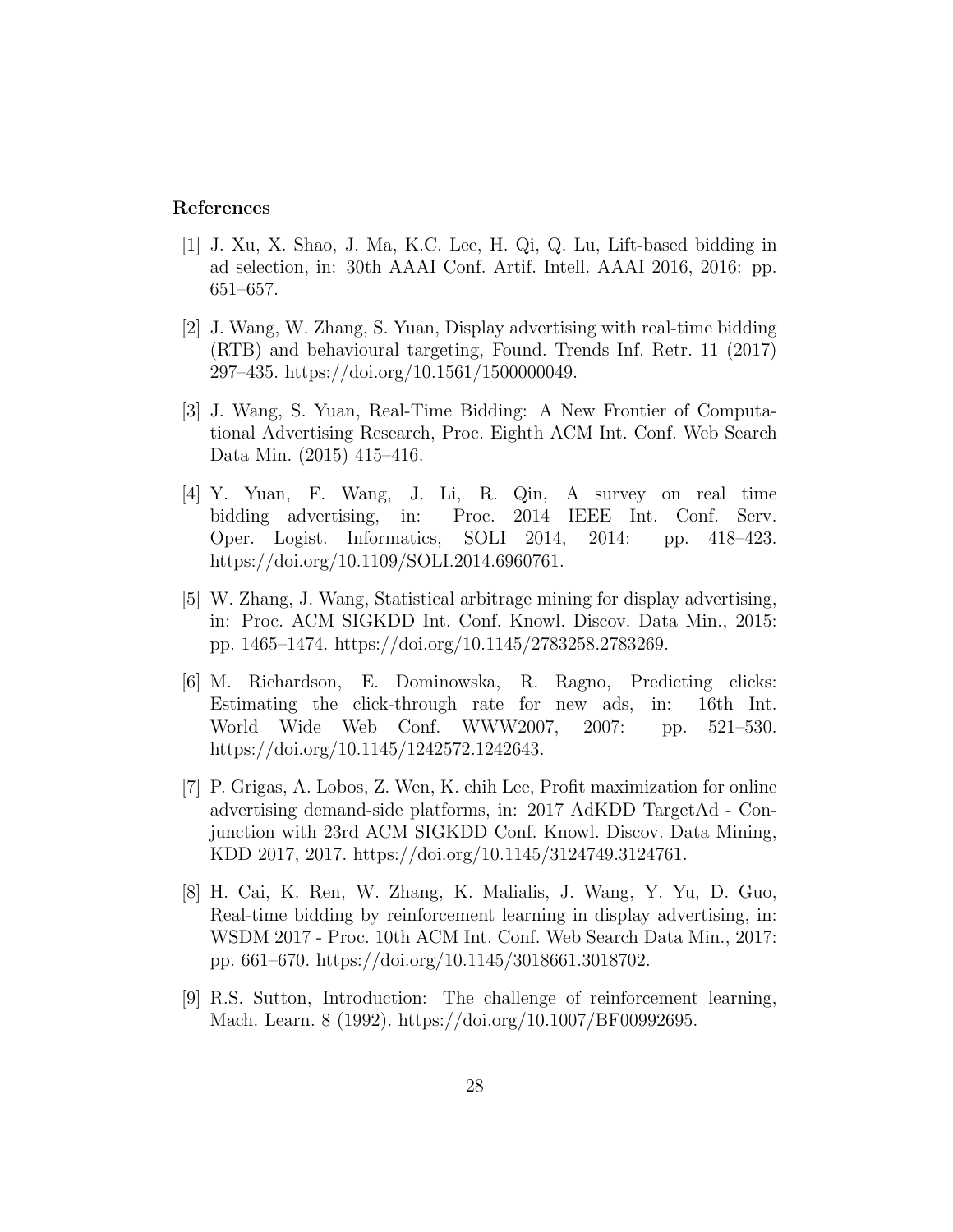- <span id="page-28-0"></span>[10] D.L. Poole, A.K. Mackworth, Artificial intelligence: Foundations of computational agents, 2010. https://doi.org/10.1017/CBO9780511794797.
- <span id="page-28-1"></span>[11] D. Wu, X. Chen, X. Yang, H. Wang, Q. Tan, X. Zhang, J. Xu, K. Gai, Budget constrained bidding by model-free reinforcement learning in display advertising, in: Int. Conf. Inf. Knowl. Manag. Proc., 2018: pp. 1443–1452. https://doi.org/10.1145/3269206.3271748.
- <span id="page-28-2"></span>[12] V. Mnih, K. Kavukcuoglu, D. Silver, A.A. Rusu, J. Veness, M.G. Bellemare, A. Graves, M. Riedmiller, A.K. Fidjeland, G. Ostrovski, S. Petersen, C. Beattie, A. Sadik, I. Antonoglou, H. King, D. Kumaran, D. Wierstra, S. Legg, D. Hassabis, Human-level control through deep reinforcement learning, Nature. 518 (2015) 529–533. https://doi.org/10.1038/nature14236.
- <span id="page-28-3"></span>[13] T.P. Lillicrap, J.J. Hunt, A. Pritzel, N. Heess, T. Erez, Y. Tassa, D. Silver, D. Wierstra, Continuous control with deep reinforcement learning, in: 4th Int. Conf. Learn. Represent. ICLR 2016 - Conf. Track Proc., 2016.
- <span id="page-28-4"></span>[14] M. Du, R. Sassioui, G. Varisteas, R. State, M. Brorsson, O. Cherkaoui, Improving real-time bidding using a constrained markov decision process, in: Lect. Notes Comput. Sci. (Including Subser. Lect. Notes Artif. Intell. Lect. Notes Bioinformatics), 2017. https://doi.org/10.1007/978- 3-319-69179-4 50.
- <span id="page-28-5"></span>[15] T. Haarnoja, A. Zhou, P. Abbeel, S. Levine, Soft actor-critic: Off-policy maximum entropy deep reinforcement learning with a stochastic actor, in: 35th Int. Conf. Mach. Learn. ICML 2018, 2018.
- <span id="page-28-6"></span>[16] C. Perlich, B. Dalessandro, R. Hook, O. Stitelman, T. Raeder, F. Provost, Bid optimizing and inventory scoring in targeted online advertising, in: Proc. ACM SIGKDD Int. Conf. Knowl. Discov. Data Min., 2012: pp. 804–812. https://doi.org/10.1145/2339530.2339655.
- <span id="page-28-7"></span>[17] W. Zhang, S. Yuan, J. Wang, Optimal real-time bidding for display advertising, in: Proc. ACM SIGKDD Int. Conf. Knowl. Discov. Data Min., 2014: pp. 1077–1086. https://doi.org/10.1145/2623330.2623633.